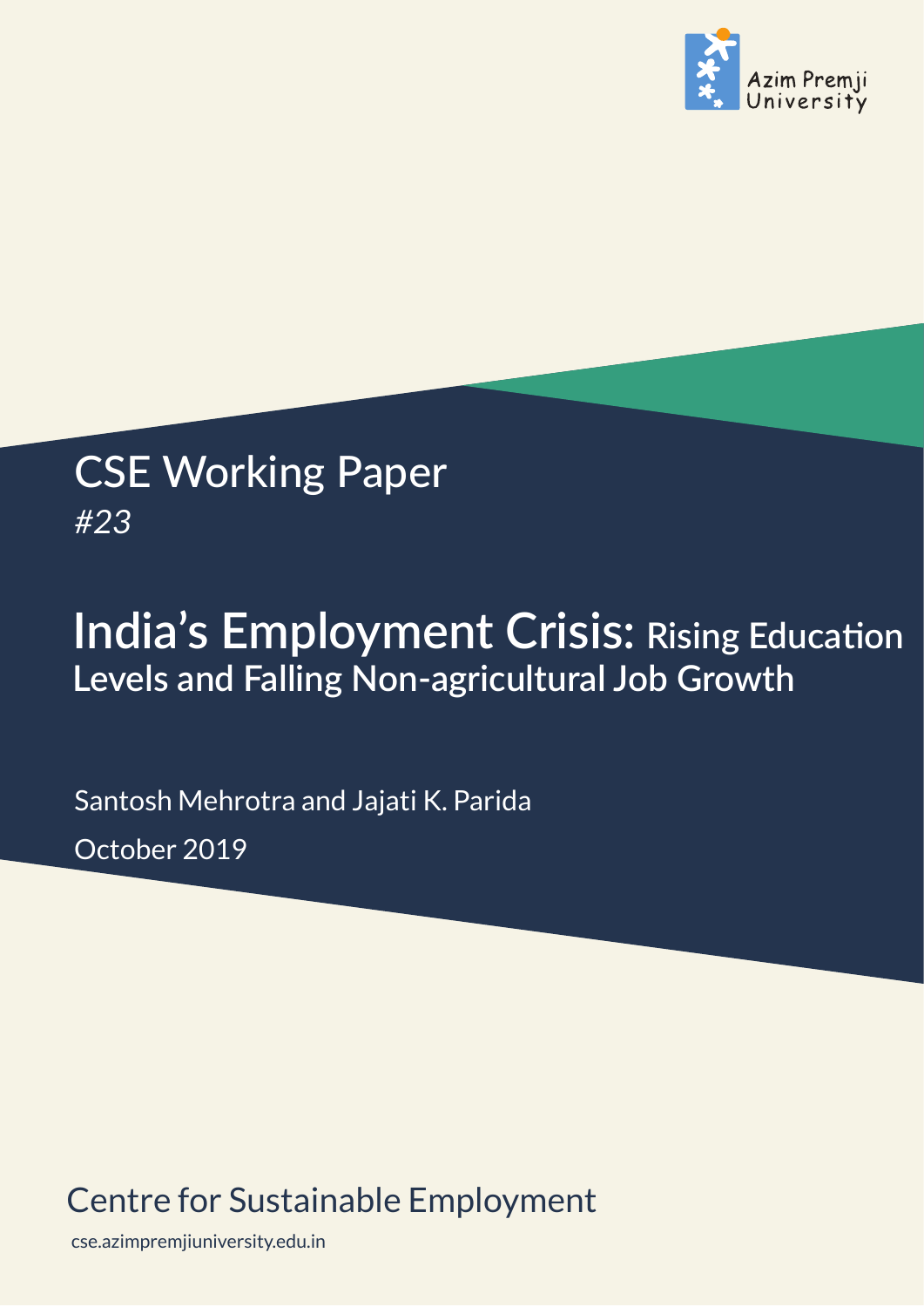#### **India's Employment Crisis:**

#### **Rising Education Levels and Falling Non-agricultural Job Growth**

**Santosh Mehrotra**

*Centre for Informal Sector and Labour Studies, Jawaharlal Nehru University, New Delhi*

#### **Jajati K. Parida**

*Department of Economic Studies, Central University Punjab, Bathinda*

#### *Abstract*

*Falling total employment is an unprecedented trend seen from 2011-12 to 2017-18. Due to a decline of employment in agriculture and manufacturing and slow growth of construction jobs, the process of structural transformation, which had gained momentum post-2004-5, has stalled since 2012. Mounting educated youth unemployment, and lack of quality non-farm jobs have resulted in an increase of the disheartened labour force. Though the share of regular and formal employment increased marginally due to growth of formal jobs in the private sectors, the share of informal jobs within government/public sector increased. A dominant share of jobs is still generated by micro and small units of the unorganized sectors without any formal or written job contract. In both government and private sectors the number of contract jobs (with less than a year's contract) is on the rise post 2011-12. Not surprisingly, real wages have not increased in either rural or urban areas.* 

#### **1. Introduction**

The Indian economy is passing through an important phase of structural transformation, in which, the share and number of workers in agriculture has been declining with corresponding rise in employment in non-farm sectors since 2004-05 (Mehrotra *et al*., 2014). However, most recent data shows that only the service sector is driving the growth of jobs in the non-farm sectors, while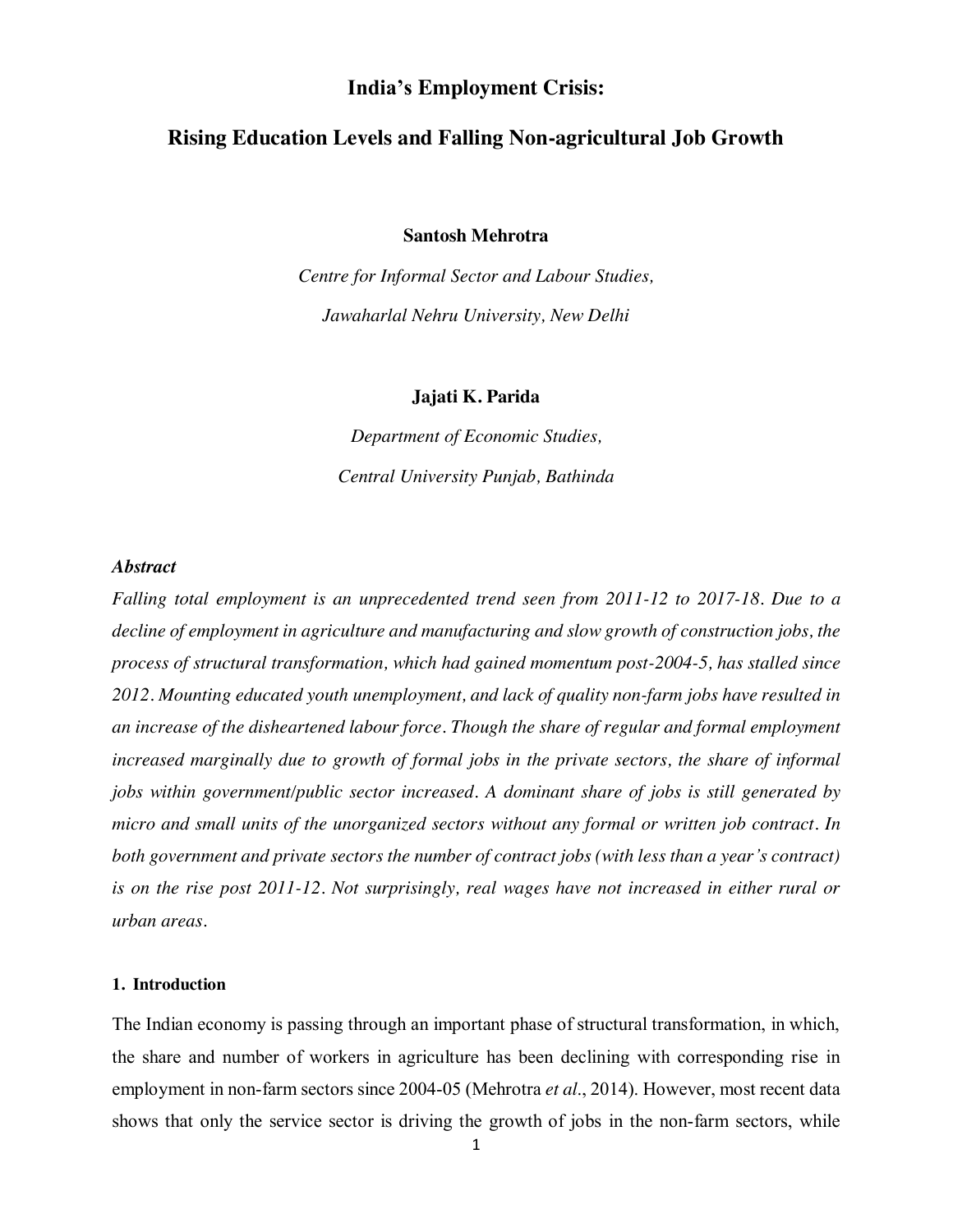employment growth in construction has decelerated along with a fall in manufacturing employment during 2011-12 and 2017-18. While the job market is showing sluggish demand conditions, on the supply side the increasing influx of youth, who recently have completed education and training, has resulted in a massive rise in the number of open unemployed and  $d$ isheartened<sup>1</sup> labour force.

Despite several government initiatives to formalize the economy, still about 90.7 percent (83.5 percent within non-farm sector) of total employment is informal, an insignificant reduction from 93 per cent. Moreover, the share of organized sector employment in non-farm sectors declined from about 34.5 percent to 29.5 percent during post 2011-12. Despite the skill development initiatives of the government, we investigate why the open unemployment rate among higher educated, technically and vocationally trained youth has risen to an unprecedented rate.

This paper is based on both the recent "Employment and Unemployment" and "Unincorporated Non‐Agricultural Enterprise" survey data of the National Sample Survey (NSS). The unit data collected during 2004-05 and 2011-12 employment and unemployment rounds and the annual Periodic Labour Force Survey (PLFS), 2017-18 are used for obtaining various labour market indicators: the Labour force, workforce, unemployment and Not in Labour force Education and Training (NLET). These figures are estimated considering both principal and subsidiary employment status of the individuals. Moreover, the sectoral employment, organized-unorganized and formal-informal employment etc., are computed using other information like National Industrial Classification (NIC) codes, enterprise type, number of workers in the enterprise, types of job contract, availability of social security benefits. All these NSS estimates are adjusted to the projected census population to obtain absolute numbers<sup>2</sup>. The enterprise survey conducted during 2010-11 and 2015-16 are used to estimate the number of registered and un-registered enterprises.

Moreover, we would like to note that both NSS quinquennial rounds and PLFS employment data could be compared without any doubt and distrust. This is because both the surveys used a similar interview schedule (to collected employment and unemployment, and other socio-economic and demographic information) and covered equally large number of households across the states and

 $\overline{a}$ 

 $<sup>1</sup>$  It includes those, who neither actively searching for jobs nor they attending further education and training.</sup>

<sup>&</sup>lt;sup>2</sup> Absolute number of workers, unemployed and NLET population are estimated by multiplying the NSS/PLFS estimates with the Census Adjustment Multiplier (CAM). CAM is just the ratio of Census Projected Population and NSS/PLFS estimated population. The Census projected population for each round of NSS is computed using monthly exponential growth rates. For example: We have projected the Census Population for the month of December (in a specific year) for the NSS/PLFS round which has stretched between July (previous year) and June (Current year).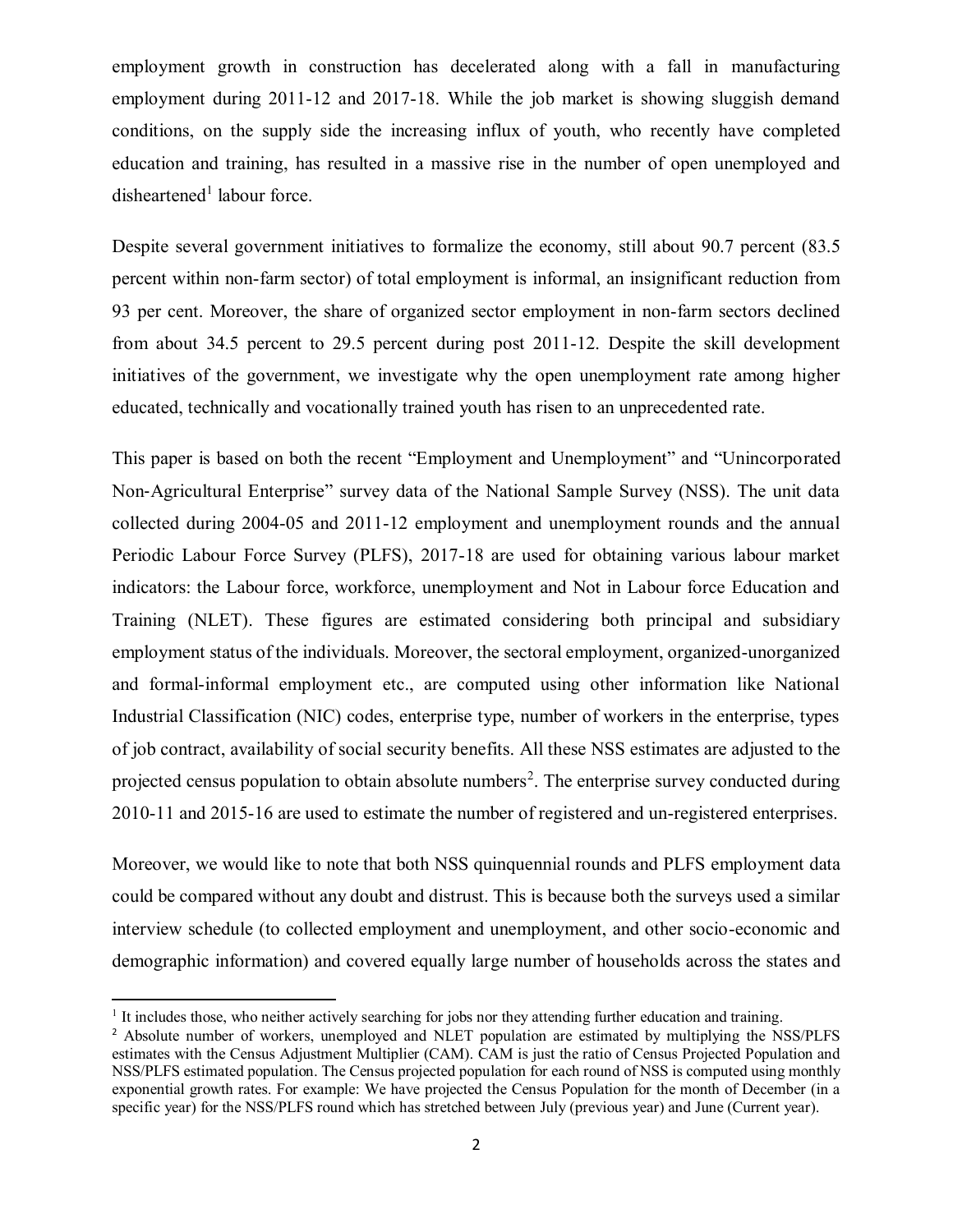Union Territories (UTs) of India. Furthermore, both these surveys followed the same multi-stage stratified random sampling method and collected information in four distinct phases (sub-samples) during a year to address the seasonality issues. Although in the PLFS, second stage stratification is based on education (the number of household members having secondary and above level of education) criterion instead of the monthly per capita spending of the households, the selection of first stage units (villages and urban wards) and the hamlet groups (sub-blocks of large FSUs) in both these surveys are based on same population size criteria. This is why the overall composition of the sample are still similar (Annexure 1), and hence comparable.<sup>3</sup>

This paper is organized as follows. Section two describes the sectoral employment trends and its structure by states and the unemployment scenario in India. Section three explores the subsectors which contributed to the rise and fall of non-farm jobs. Section four provides a discussion on the quality of jobs created in three main non-farm sectors. Section five concludes the paper.

#### **2. Labour force and unemployment trends in India, 2005-2018**

#### *2.1 Falling total employment is an unprecedented trend*

A demographic dividend, that India is undergoing, is characterized by a rise in the share of the working age population in total population. Those looking for work (Labour Force) is a subset of the working age population. The Indian economy is passing through an unprecedented phase in its employment history, in which total employment (Workforce) is declining, and open unemployed and disheartened Not-in-Labour Force-Education-Training" (NLET) youth (a reserve army) are rising massively. Slowing total employment growth from about 12 million pa to about 2 million pa during 2000-2005 and 2005-2012 was a matter of great debate in India during the first half of this decade. The 12 mn pa workforce growth in the first half of the last decade was the outcome of a baby boom up until the mid-1980s, while the sharp drop to 2 mn pa resulted from falling employment in agriculture (Himanshu, 2012; Mehrotra et al., 2014), and rising enrollment (both boys and girls) at secondary and higher education (also Rangarajan et al., 2011; Thomas, 2012; Kannan and Raveendran, 2012; Mehrotra and Parida, 2017).

However, due to sharp increases in enrollment at every level of education over the noughties, it was expected that post-2012 total employment would increase, particularly in the non-farm

<sup>&</sup>lt;sup>3</sup> We note from Annexure 1 that the share of households with a growing share of better educated members is consistently rising from 2004-5 to 2017-18, indicating that not only is there comparability of the samples across NSS Rounds, but this phenomenon is consistent with educational enrolment data available from NIEPA (UDISE).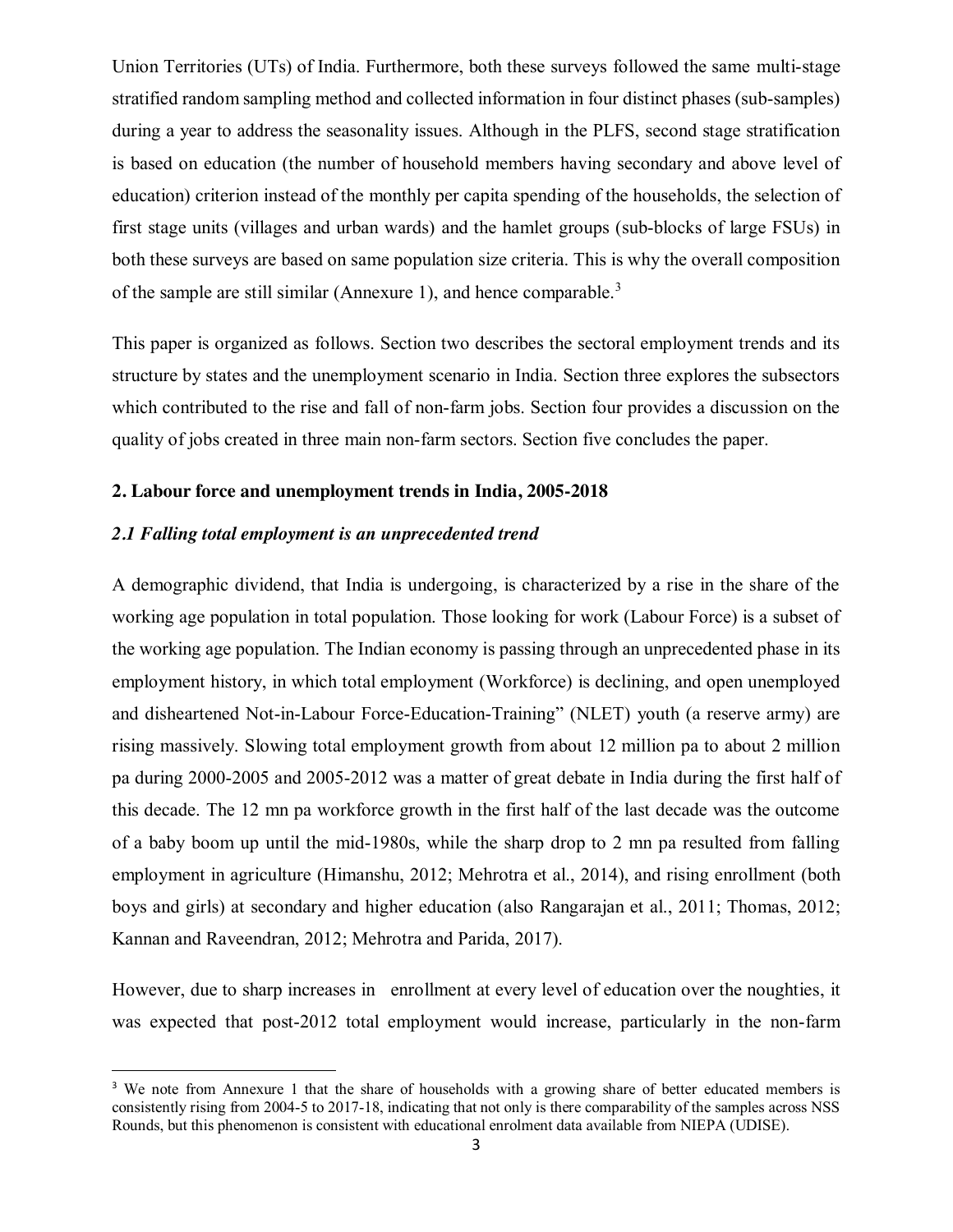sectors. This would have sustained the structural transformation process which began after 2004- 05. But unfortunately, total employment during 2011-12 and 2017-18 declined by 9 million (Table 1). This happened for the first time in India's history.

The agriculture sector continued to register decline of employment at the rate of 4.5 million pa (about 27 million in total) during 2011-12 and 2017-18. The share of employment in agriculture and allied sector also declined from 49 percent to about 44 percent (Table 1). During this period manufacturing also recorded a 3.5 million decline in jobs, which resulted in a fall in its share of employment from 12.6 to 12.1 percent. Falling manufacturing jobs is the opposite of the goal of 'Make in India', and the opposite of what is desirable if the process of structural transformation is to be sustained.

The non-manufacturing sector (mostly construction ) which was creating about 4 million jobs pa during 2004-05 and 2011-12, created only about 0.6 million pa during 2011-12 and 2017-18 (Table 1). Slow growth of construction jobs has negative implications for low skilled employment, real wages and the incidence of poverty. Since real wages remained flat during 2011-12 and 2017-18, particularly in rural areas (Figure 1), it could be argued that the incidence of poverty may not have declined unlike what was anticipated by some optimists (e.g. Bhalla, 2019).

The only sector which sustained growth of jobs (3 million pa) is services, although the quality of jobs in this sector are mostly poor (outside of modern services). We will explore the subsectors which contributed to services jobs later in the next section. But first we turn to state-wise employment trends.

| <b>Sectors</b>                 | <b>Absolute Numbers (million)</b> |         |         |                         |         |         |  |
|--------------------------------|-----------------------------------|---------|---------|-------------------------|---------|---------|--|
|                                | <b>Overall Population</b>         |         |         | Youths (15 to 29 years) |         |         |  |
|                                | 2004-05                           | 2011-12 | 2017-18 | 2004-05                 | 2011-12 | 2017-18 |  |
| Agriculture                    | 268.7                             | 231.9   | 205.3   | 85.7                    | 60.7    | 41.8    |  |
| Manufacturing                  | 53.9                              | 59.8    | 56.4    | 22.4                    | 22.1    | 18.5    |  |
| Non-manufacturing              | 29.4                              | 55.3    | 58.9    | 11.6                    | 19.4    | 17.8    |  |
| Service                        | 107.3                             | 127.3   | 144.4   | 34.5                    | 35.7    | 37.6    |  |
| Total employment               | 459.4                             | 474.2   | 465.1   | 154.2                   | 138.0   | 115.7   |  |
| Labour force                   | 470.2                             | 484.8   | 495.1   | 163.1                   | 147.0   | 140.7   |  |
| Participating in Education     |                                   |         |         | 56.8                    | 99      | 127     |  |
| WPR $(\%)$                     | 42                                | 38.6    | 34.7    | 53.3                    | 41.9    | 31.4    |  |
| LFPR $(\% )$                   | 43                                | 39.5    | 36.9    | 56.4                    | 44.6    | 38.3    |  |
| UR $(\%)$ as per usual status  | 2.3                               | 2.2     | 6.1     | 5.4                     | 6.1     | 17.8    |  |
| UR $(\%)$ as per weekly status | 3.4                               | 3.0     | 8.8     | 6.4                     | 6.8     | 21.4    |  |

**Table 1: Sectoral employment, labour force and unemployment trends in India, 2005-2018**

Source: Authors' estimation based on NSS and PLFS unit level data.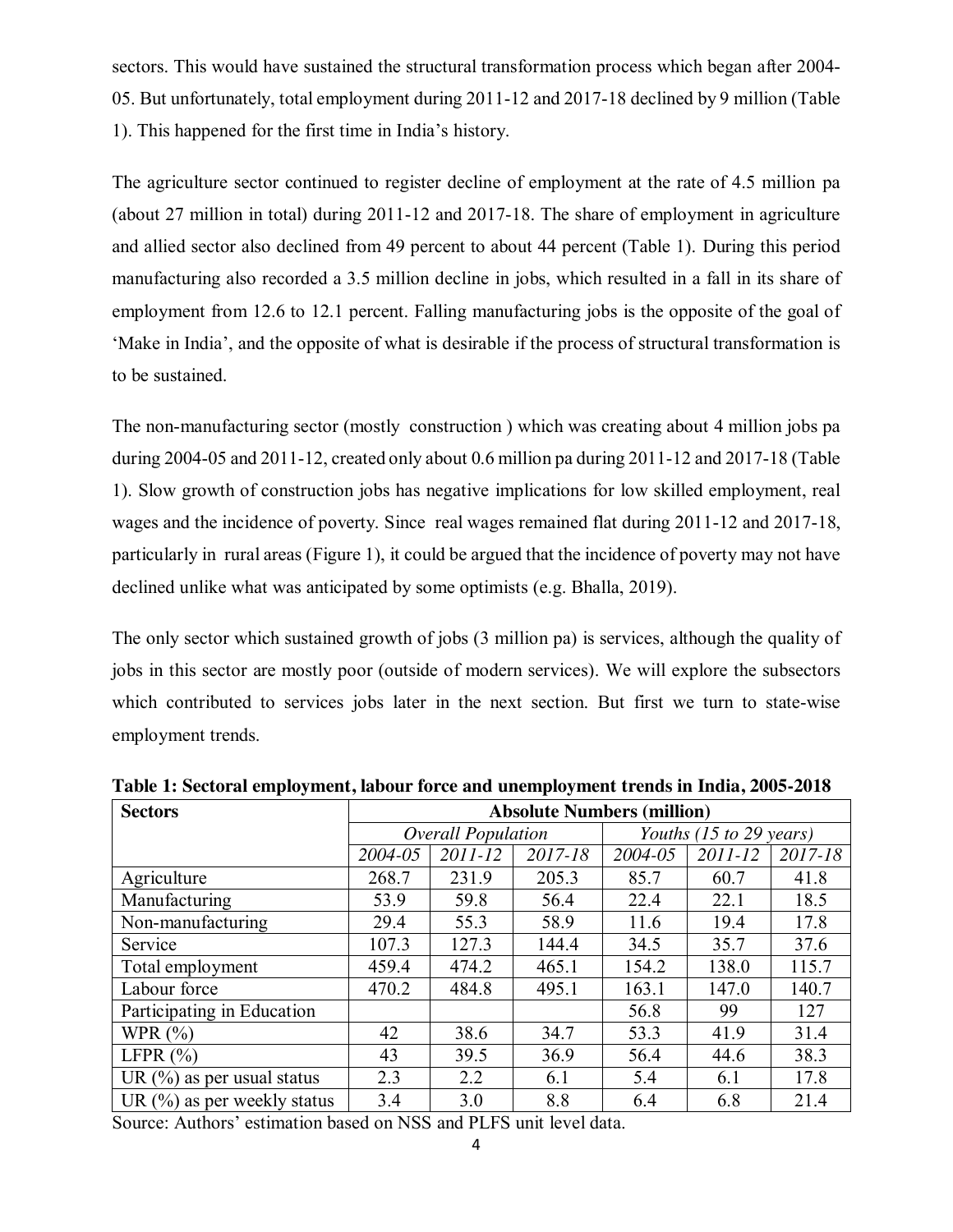

**Figure 1: Trends of real wage rates in rural and urban India, 2005-2018**

Source: Authors Estimation based on NSS and PLFS unit data. Note: The real wages for rural and urban areas are computed after adjusting the Consumer Price Indices (CPI) for Industrial worker (IW) and Agricultural labour (AL) respectively.

#### *2.2 Falling agriculture and manufacturing employment across the states in India*

Falling employment in agriculture and manufacturing sectors is noticed across the states of India during 2011-12 and 2017-18 (Table 2). Although service sector employment grew in most states, non-manufacturing sector jobs did not grow much to compensate the employment fall in both agriculture and manufacturing. As a result, total employment fell in most of states.

The states which ranked top by employment loss numbers during 2011-12 and 2017-18 include: Uttar Pradesh (3.2 million decline), Odisha (2.1 million), Gujarat (1.5 million), Andhra Pradesh (1.5 million), Rajasthan (1.5 million), Kerala (1.4 million ), Jharkhand (1 million ), Maharashtra (0.8 million) and Punjab (0.8 million).

A similar falling trends is observed in youth employment in agriculture, manufacturing and nonmanufacturing sectors across the states. However, most states have registered positive growth of youth employment in services.

While falling total and youth employment in agriculture is good news from the structural transformation point of view, falling manufacturing employment and decelerating construction employment growth are bad news for the economy, which moved up to lower middle income status just over a decade ago. To sustain the growth of income, improve standard of living, and to reduce poverty, employment opportunities in manufacturing and construction (although a transitory sector) is necessary. Because this would not only sustain the structural transformation process, it would also help sustain growth of GDP over the long run.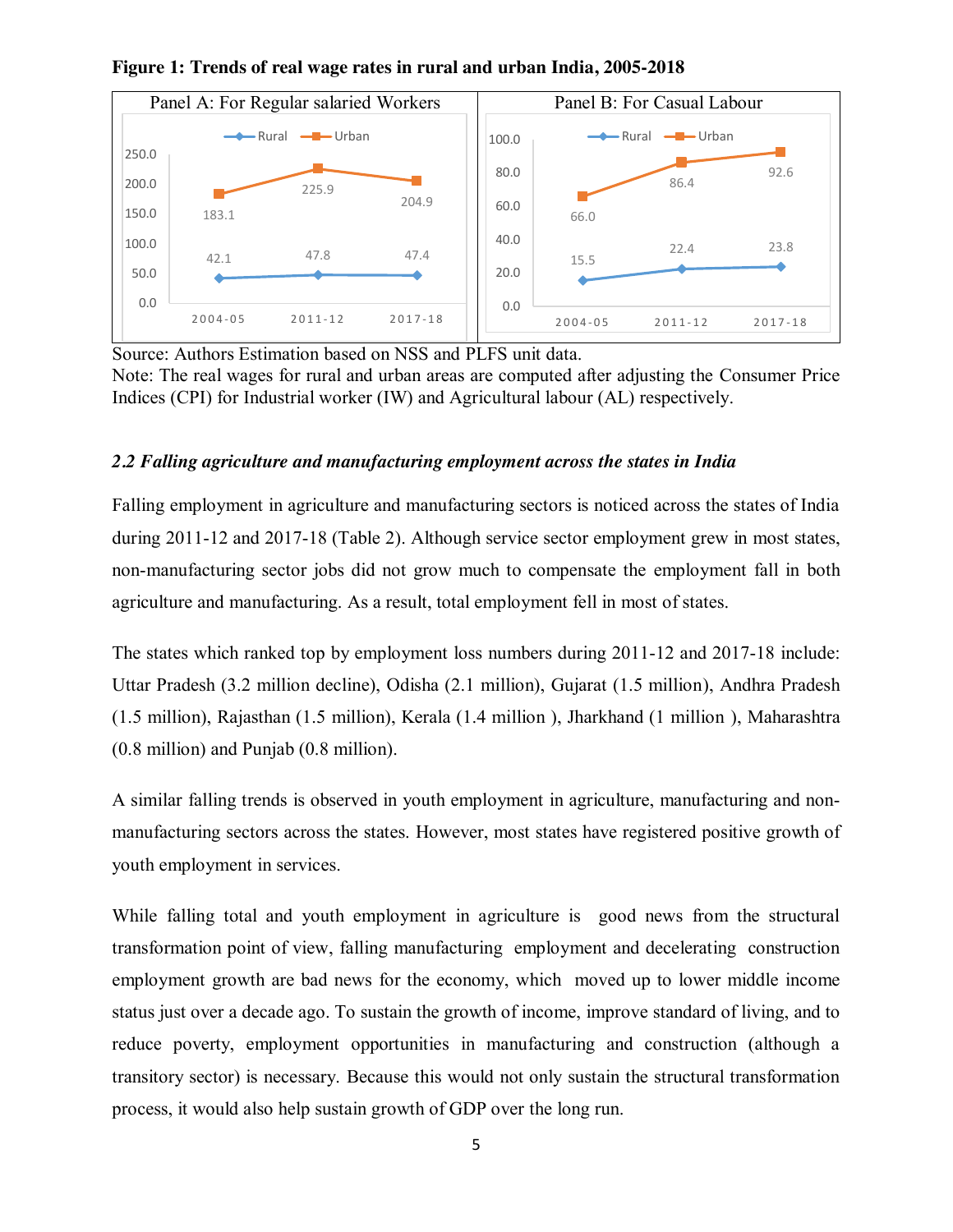|                           |          | <b>Agriculture</b> |       |       | <b>Manufacturing</b> |       |            | Non-manufacturing |       |       | <b>Service</b> |       |          | <b>Total</b> |       |
|---------------------------|----------|--------------------|-------|-------|----------------------|-------|------------|-------------------|-------|-------|----------------|-------|----------|--------------|-------|
| <b>Name of the States</b> | $2004 -$ | 2011-              | 2017- | 2004- | 2011-                | 2017- | 2004-      | 2011-             | 2017- | 2004- | 2011-          | 2017- | $2004 -$ | 2011-        | 2017- |
|                           | 05       | 12                 | 18    | 05    | 12                   | 18    | 05         | 12                | 18    | 05    | 12             | 18    | 05       | 12           | 18    |
| Andhra Pradesh*           | 23.7     | $\overline{2}1.2$  | 18.3  | 4.3   | 4.0                  | 4.1   | 2.3        | 3.7               | 4.1   | 9.6   | 11.1           | 12.0  | 40.0     | 40.1         | 38.6  |
| Assam                     | 7.5      | 6.0                | 5.2   | 0.4   | 0.6                  | 0.8   | 0.4        | 0.8               | 1.2   | 2.7   | 3.3            | 4.2   | 10.9     | 10.8         | 11.3  |
| <b>Bihar</b>              | 20.7     | 18.1               | 12.8  | 1.7   | 1.7                  | 2.5   | 0.9        | 3.0               | 4.7   | 4.9   | 6.3            | 8.4   | 28.2     | 29.0         | 28.3  |
| Gujarat                   | 14.7     | 12.6               | 10.4  | 4.0   | 5.1                  | 4.9   | 1.2        | 1.7               | 1.8   | 5.4   | 6.4            | 7.4   | 25.3     | 25.9         | 24.4  |
| Haryana                   | 4.7      | 3.8                | 2.4   | 1.2   | 1.2                  | 1.7   | 0.8        | 1.2               | 1.2   | 2.4   | 2.6            | 3.4   | 9.1      | 8.9          | 8.7   |
| Himachal Pradesh          | 2.2      | 2.1                | 1.9   | 0.2   | 0.2                  | 0.2   | 0.4        | 0.6               | 0.5   | 0.6   | 0.7            | 0.8   | 3.3      | 3.6          | 3.4   |
| Jammu and Kashmir         | 2.3      | 2.1                | 2.3   | 0.5   | 0.5                  | 0.4   | 0.4        | 1.0               | 1.0   | 1.1   | 1.4            | 1.8   | 4.3      | 5.0          | 5.5   |
| Karnataka                 | 17.4     | 13.1               | 11.7  | 2.7   | 3.2                  | 3.1   | $\cdot$ .2 | 1.8               | 2.2   | 6.1   | 8.1            | 8.5   | 27.5     | 26.2         | 25.5  |
| Kerala                    | 4.6      | 3.2                | 2.2   | 1.8   | 1.7                  | 1.3   | 1.6        | 2.3               | 2.2   | 4.7   | 5.4            | 5.4   | 12.7     | 12.6         | 11.2  |
| Madhya Pradesh            | 19.4     | 16.8               | 19.7  | 2.2   | 2.0                  | 2.0   | $\sqrt{5}$ | 3.9               | 4.1   | 4.9   | 5.8            | 6.8   | 28.0     | 28.4         | 32.6  |
| Maharashtra               | 26.6     | 24.1               | 23.1  | 5.6   | 6.0                  | 5.7   | 2.7        | 3.4               | 3.0   | 12.9  | 15.6           | 16.5  | 47.8     | 49.1         | 48.3  |
| Odisha                    | 10.7     | 9.7                | 7.5   | 1.9   | 1.7                  | 1.1   | $\cdot$    | 2.3               | 2.9   | 3.1   | 3.8            | 3.8   | 16.9     | 17.5         | 15.4  |
| Punjab                    | 5.3      | 4.0                | 2.7   | 1.4   | 1.9                  | 1.9   | 1.0        | 1.6               | 1.4   | 3.0   | 3.5            | 4.2   | 10.6     | 11.0         | 10.2  |
| Rajasthan                 | 16.2     | 14.1               | 13.1  | 2.4   | 2.5                  | 2.4   | 3.0        | 5.8               | 4.5   | 4.7   | 5.5            | 6.4   | 26.3     | 27.9         | 26.4  |
| Tamil Nadu                | 14.8     | 11.4               | 8.9   | 6.3   | 6.5                  | 6.2   | 2.2        | 4.5               | 5.0   | 8.7   | 10.0           | 12.0  | 32.0     | 32.4         | 32.0  |
| <b>Uttar Pradesh</b>      | 39.7     | 35.4               | 31.4  | 8.0   | 8.6                  | 7.3   | 3.9        | 9.2               | 9.0   | 13.0  | 14.4           | 16.7  | 64.6     | 67.6         | 64.4  |
| West Bengal               | 15.2     | 14.2               | 13.5  | 5.5   | 8.2                  | 6.6   | 1.6        | 3.1               | 4.5   | 9.7   | 10.7           | 12.3  | 32.0     | 36.2         | 36.9  |
| Delhi                     | 0.03     | 0.01               | 0.1   | 1.2   | 1.2                  | 1.5   | 0.3        | 0.3               | 0.6   | 3.3   | 4.2            | 4.1   | 4.9      | 5.7          | 6.2   |
| Chhattisgarh              | 8.5      | 8.8                | 8.9   | 0.5   | 0.6                  | 0.6   | 0.5        | 1.0               | 1.4   | 1.4   | 1.7            | 2.3   | 10.9     | 12.0         | 13.2  |
| Jharkhand                 | 7.4      | 5.9                | 5.0   | 1.1   | 0.9                  | 0.9   | 1.5        | 2.4               | 2.2   | 1.9   | 2.5            | 2.6   | 11.8     | 11.8         | 10.8  |
| Uttarakhand               | 2.6      | 1.8                | 1.5   | 0.2   | 0.3                  | 0.3   | 0.3        | 0.5               | 0.4   | 0.9   | 1.1            | 1.3   | 4.0      | 3.7          | 3.4   |
| NE states excl. Assam     | 3.3      | 2.8                | 2.3   | 0.34  | 0.25                 | 0.28  | 0.24       | 0.98              | 0.55  | 1.6   | 1.7            | 2.4   | 5.4      | 5.8          | 5.5   |
| <b>All India</b>          | 268.7    | 231.9              | 205.3 | 53.9  | 59.8                 | 56.4  | 29.4       | 55.3              | 58.9  | 107.3 | 127.3          | 144.4 | 459.3    | 474.3        | 465.0 |

**Table 2: States-wise sectoral employment trends in India, 2005-2018**

Source: Authors' estimation based on NSS and PLFS unit level data.

Note: \* The state *Telangana* is combined with Andhra Pradesh for comparison.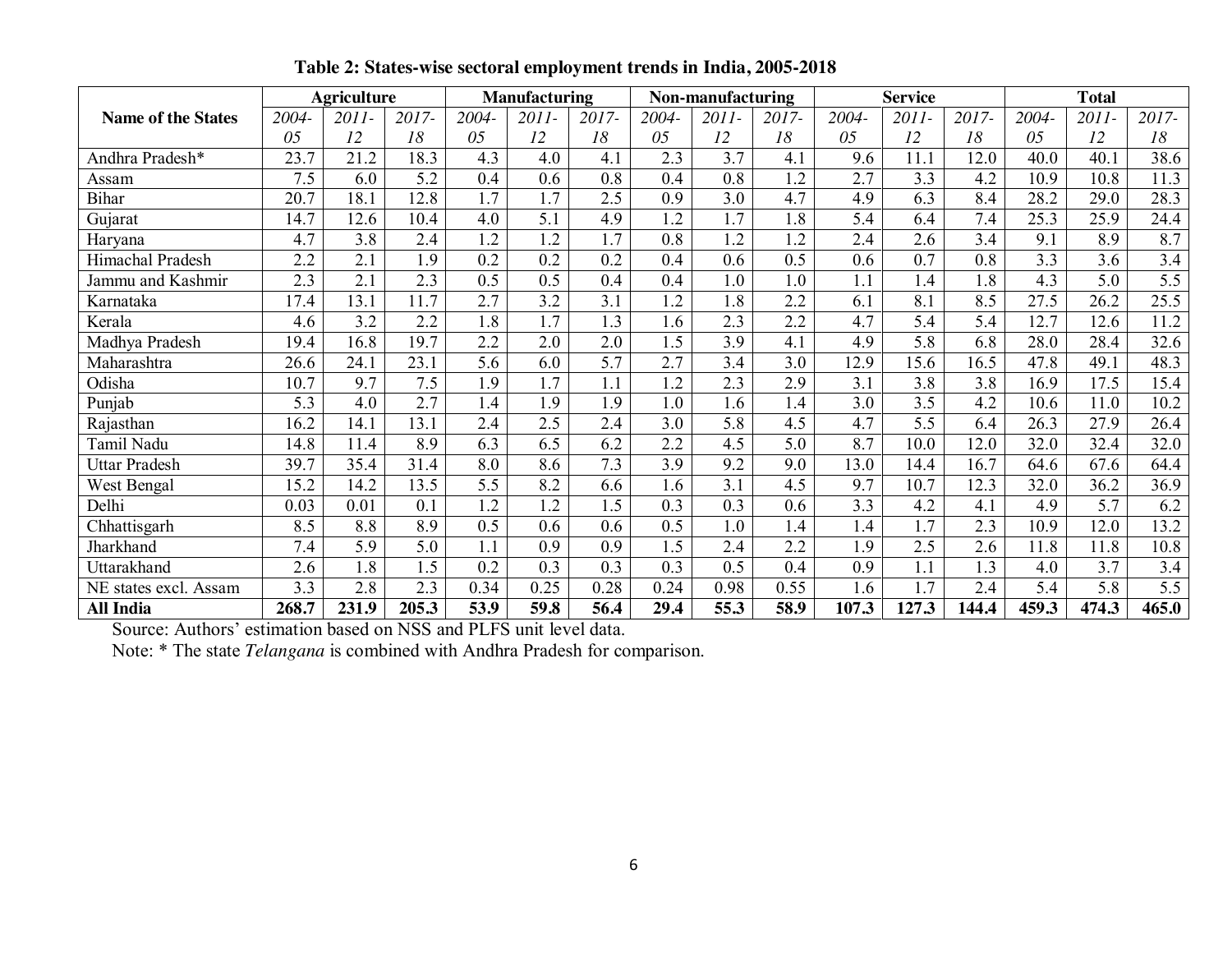#### *2.3 Mounting youth unemployment causes an upsurge in the disheartened labour force*

#### *Labour force and LFPR declined*

The labour force (those looking for work) increased only by about 10 million to reach 495 million during 2017-18, because both Labour Force Participation Rate (LFPR, or share of those in working age looking for work) and Work Participation Rate (WPR, or share of those looking for work actually finding work) declined from 39.5 percent to about 37 percent, and 38.6 percent to about 34.7 percent respectively between 2011-12 and 2017-18. For youth, LFPR fell from 44.6 percent to 38.3 percent, and WPR fell from 42 percent to 31.4 percent during the same period (Table 1) – an indicator of disheartened workers.

The declining overall LFPR is mainly due to the drastic drop of the female LFPR, which declined from about 29 to 22 percent between 2004-05 and 2011-12 and further to 18 percent by 2017-18 (Figure 2: Panel A). While the female LFPR in urban areas declined marginally from 18 percent to about 16 percent during 2005 and 2018 (with about 0.5 percentage point rise during 2011-12 and 2017- 18, a good news), a steady fall in rural female LFPR pulled the overall female LFPR down to a historically low level. What is tragic is that education levels of youth, especially of girls, have risen rapidly since the mid-noughties; the falling LFPR of youth indicates that rising expectations will meet the wall of dashed hopes.

Although agricultural mechanization and the process of structural transformation in rural areas (Himanshu, 2012; Mehrotra et al., 2014) affected the female LFPR severely, it was expected to bounce back and rise, as large number of girls were attending schools and secondary education, who would want to work outside the home (Hirway, 2012; Mehrotra and Parida, 2017). Secondary enrolment rose to over 80 per cent between 2010 and 2016, with gender parity. But unfortunately, the evidence is that work outside the home did not materialise. Rather, the LFPR of young women declined further from low (about 24 percent) to very low (about 16 percent) level during 2011-12 and 2017-18 (Figure 2: Panel B). For women, the job market offers few opportunities in rural areas, but is also tight in urban areas, as their LFPR in urban areas has also been declining consistently.

Even though the overall male LFPR was almost constant at about 56 percent, the LFPR of male youth population shows a consistent decline since 2004-05. It declined from 75 percent to 64 percent during 2004-05 and 2011-12, and further to 59 percent during 2017-18. (In rural areas, it declined from 77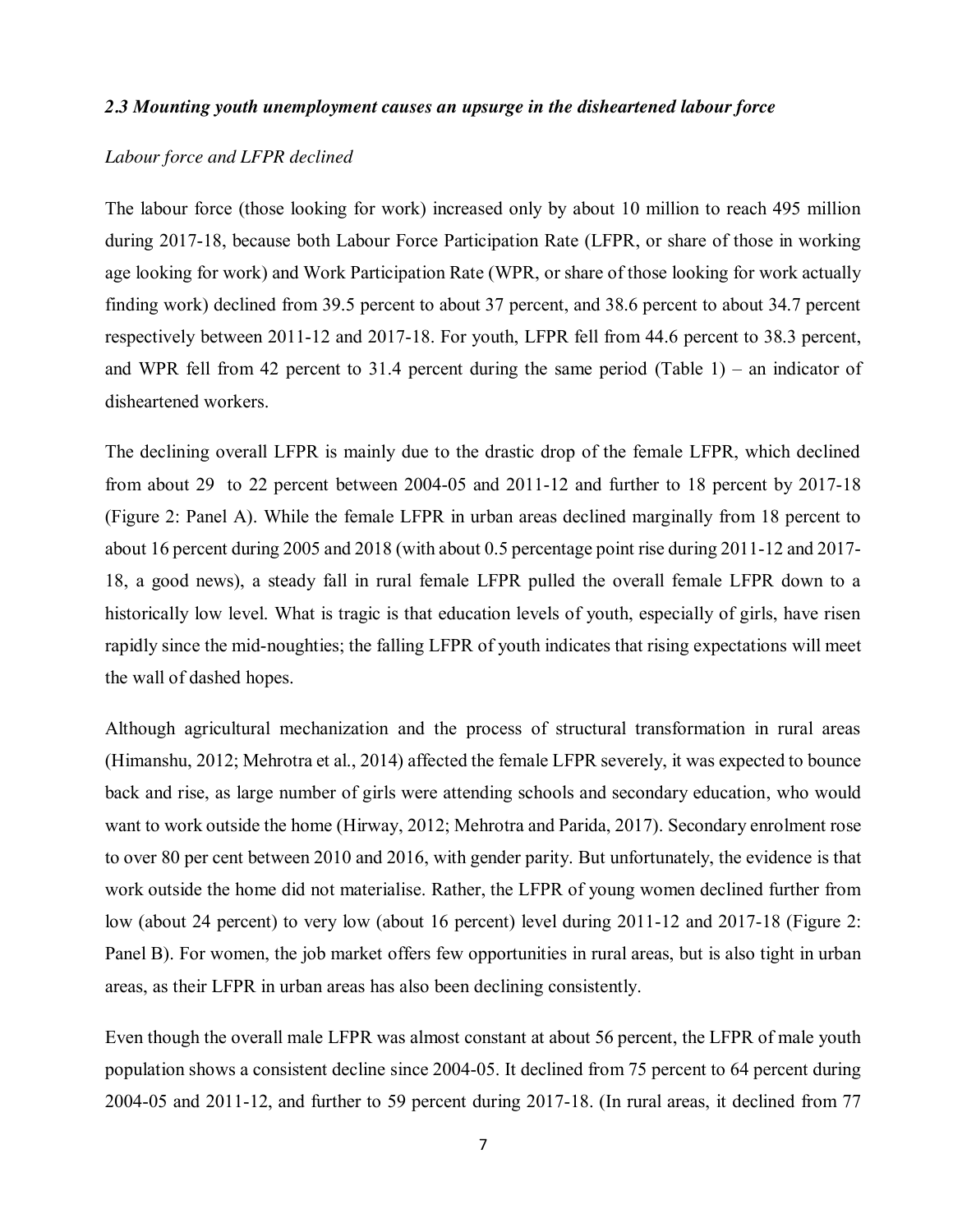percent to about 59 percent, while in urban areas it declined from 68 percent to about 59 percent.) Even though this substantial decline is partly explained by rising enrollment in higher education, a massive rise in open unemployment among educated youth reflects the fact that the current job market is not capable of accommodating the youth. Educated unemployment increased to unprecedented levels.



**Figure 2: Overall and youth LFPR trends by sector and gender in India, 2005-2018**

Source: Authors' calculation and plot based on NSS and PLFS unit level data.

*Educated youth unemployment increased massively*

The overall unemployment rate (based on CWS) increased to an all-time high of 8.8 percent from 3 percent between 2011-12 and 2017-18 (Table 1). The open unemployment rate of the overall population also (based on UPSS) increased from 2.2 percent to 6.1 percent; unemployed persons increased from mere 10.6 to 30.1 million (3.25 million pa rise). Youth unemployment (based on CWS) increased from 6.8 to 21.4 percent, while the open unemployment rate (based on UPSS) increased from 6.1 to 21.4 percent during 2011-12 and 2017-18 (Table 1). The number of open unemployed youth jumped from 9 to 25 million (Table 3).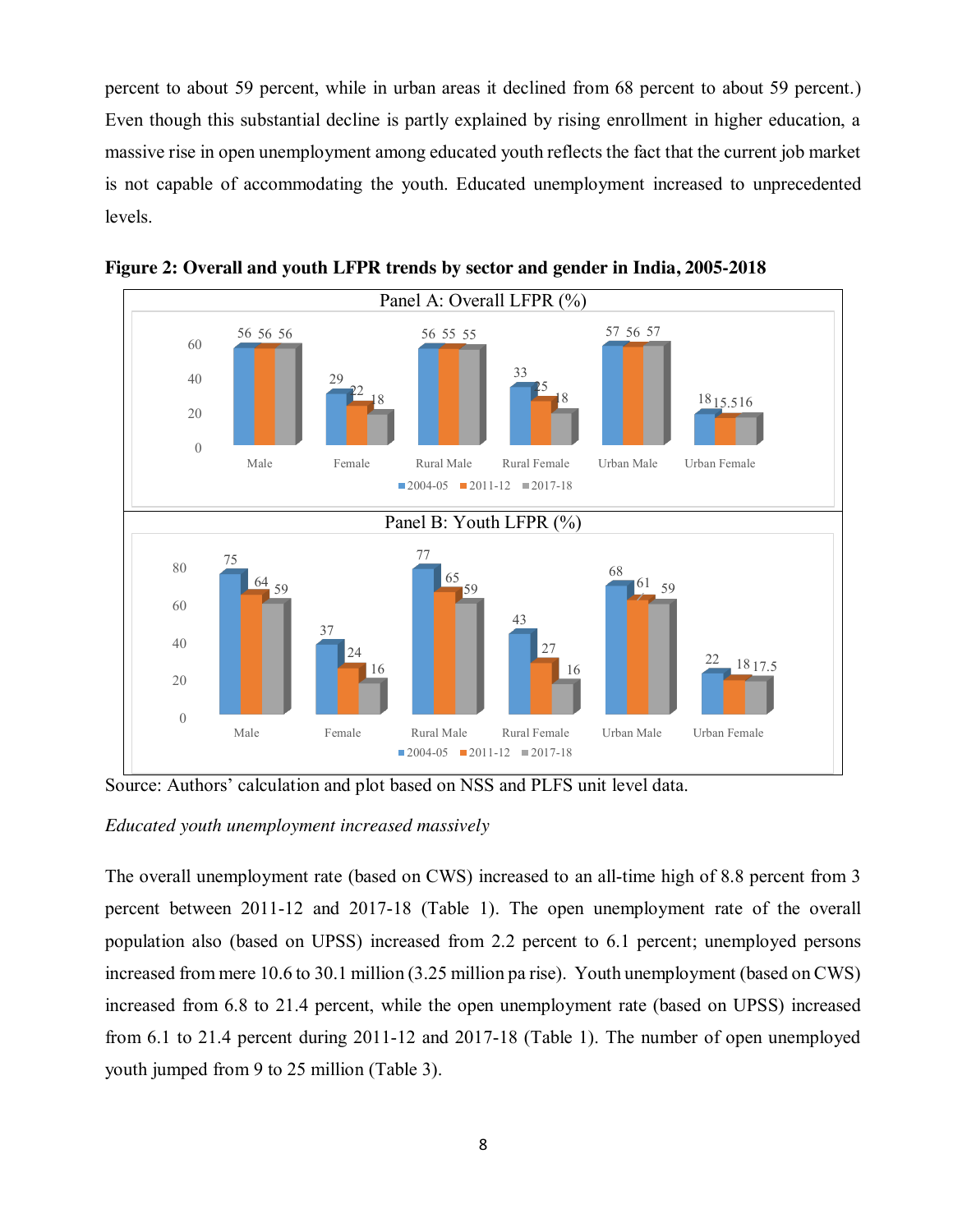For each level of education, the unemployment rate increased by 2017-18 (Figure 3): among illiterates to 7.1 percent to 8.3 percent for youth having upto primary education, 13.7 percent with middle education, 14.4 percent with secondary, 24 percent with higher secondary education, 35.8 percent for graduates and 36.2 for post graduates. Moreover, for the graduates with technical education degree the unemployment rate was the highest (37.3 percent). In the case of formally vocationally trained this rate was 33 percent. The incidence of unemployment almost doubled between 2011-12 and 2017-18 across the education categories.



**Figure 3: Youth unemployment rates by level of education in India, 2012-2018**

Source: Authors' calculation and plot based on NSS and PLFS unit level data.

The states which contributed to this massive rise in open unemployed include: Uttar Pradesh (3.6), Andhra Pradesh (2.2), Tamil Nadu (2.2), Maharashtra (1.9 million), Bihar (1.9), West Bengal (1.5), Madhya Pradesh (1.3), Karnataka (1.2 ), Rajasthan (1.2), Odisha (1.1), Gujarat (1), Kerala (1 ) (all millions).. Although in terms of the absolute number of unemployed, North-Eastern states like Nagaland, Manipur, Mizoram and Arunachala Pradesh were much behind, in terms of the unemployment rate these states were among the top ranked states of India. Kerala ranked the top in terms of the incidence of open unemployment – not surprising given its high level of education. (Table 3).

All states are registering fall in agricultural employment, so this unemployment problem is expected to mount further, unless non-farm jobs are created.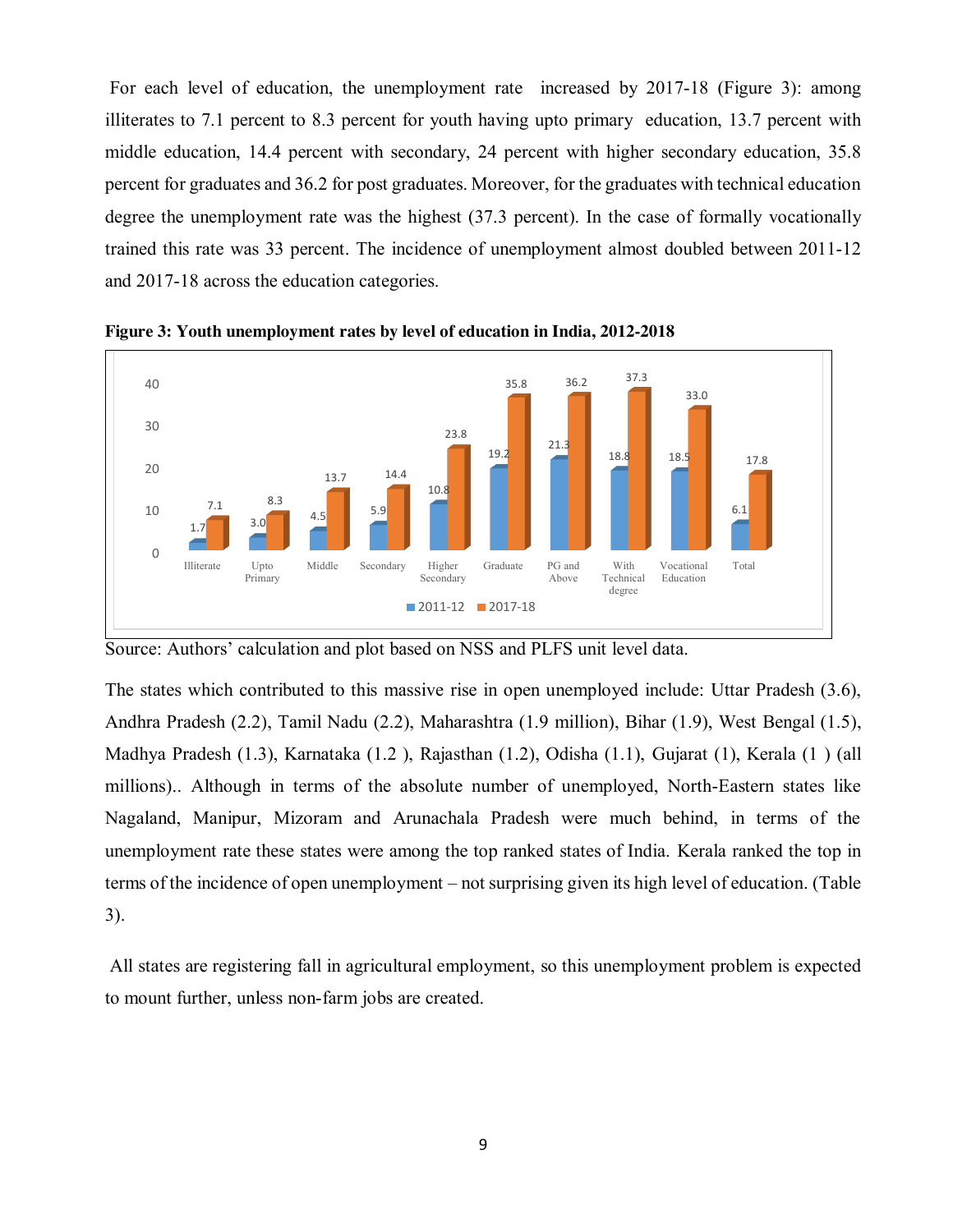| <b>Name of the States</b> |                  | <b>Open Unemployment</b><br>rate $(\% )$ |         |             | <b>Open Unemployed</b><br>(million) |                  | Not in Labour Force,<br><b>Education and Training</b><br>(million) |                  |                  |  |
|---------------------------|------------------|------------------------------------------|---------|-------------|-------------------------------------|------------------|--------------------------------------------------------------------|------------------|------------------|--|
|                           | 2004-<br>05      | 2011-<br>12                              | 2017-18 | 2004-<br>05 | 2011-<br>12                         | 2017-<br>18      | 2004-05                                                            | 2011-<br>12      | 2017-<br>18      |  |
| Andhra Pradesh*           | $\overline{3.2}$ | $\overline{5.9}$                         | 18.9    | 0.5         | 0.7                                 | $\overline{2.2}$ | 4.2                                                                | $\overline{5.3}$ | 5.8              |  |
| Assam                     | 7.8              | 15.0                                     | 27.0    | 0.3         | 0.5                                 | 0.8              | 2.0                                                                | 2.5              | 2.6              |  |
| <b>Bihar</b>              | 5.4              | 9.8                                      | 22.8    | 0.4         | 0.8                                 | 1.8              | 6.7                                                                | 8.9              | 10.9             |  |
| Gujarat                   | 2.4              | 1.3                                      | 13.3    | 0.2         | 0.1                                 | 1.0              | 3.2                                                                | 4.2              | 5.2              |  |
| Haryana                   | 6.3              | 8.1                                      | 20.7    | 0.2         | 0.3                                 | 0.8              | 1.6                                                                | 2.1              | 2.4              |  |
| Himachal Pradesh          | 4.7              | 4.0                                      | 18.4    | 0.06        | 0.04                                | 0.17             | 0.1                                                                | 0.2              | 0.3              |  |
| Jammu & Kashmir           | 6.0              | 9.5                                      | 15.0    | 0.1         | 0.1                                 | 0.2              | 0.4                                                                | 0.4              | 0.5              |  |
| Karnataka                 | 2.8              | 4.4                                      | 15.8    | 0.3         | 0.3                                 | 1.2              | 3.3                                                                | 4.3              | 5.0              |  |
| Kerala                    | 28.2             | 20.6                                     | 36.3    | 1.3         | 0.7                                 | 1.0              | 1.7                                                                | 1.8              | 1.3              |  |
| Madhya Pradesh            | 2.1              | 2.6                                      | 12.0    | 0.2         | 0.2                                 | 1.3              | 3.9                                                                | 4.8              | 5.9              |  |
| Maharashtra               | 4.7              | 3.8                                      | 15.0    | 0.8         | 0.6                                 | 1.9              | 5.5                                                                | 6.6              | 7.2              |  |
| Odisha                    | 12.5             | 6.5                                      | 23.6    | 0.9         | 0.3                                 | 1.1              | 2.9                                                                | 3.2              | $\overline{3.8}$ |  |
| Punjab                    | 10.0             | 5.8                                      | 21.6    | 0.4         | 0.2                                 | 0.7              | 1.6                                                                | 2.0              | 2.0              |  |
| Rajasthan                 | 2.7              | 2.9                                      | 14.3    | 0.3         | 0.3                                 | 1.2              | 3.1                                                                | 4.0              | 5.6              |  |
| Tamil Nadu                | 5.2              | 7.8                                      | 25.6    | 0.5         | 0.7                                 | 2.2              | 3.3                                                                | 4.5              | 4.1              |  |
| <b>Uttar Pradesh</b>      | 2.7              | 4.3                                      | 16.7    | 0.6         | 1.0                                 | 3.6              | 13.8                                                               | 16.2             | 20.7             |  |
| West Bengal               | 7.7              | 8.8                                      | 13.2    | 0.9         | 1.0                                 | 1.5              | 7.5                                                                | 6.9              | 8.8              |  |
| Delhi                     | 10.4             | 11.3                                     | 22.2    | 0.2         | 0.2                                 | 0.5              | 1.0                                                                | 1.0              | 1.6              |  |
| Chhattisgarh              | 2.0              | 4.1                                      | 10.1    | 0.1         | 0.1                                 | 0.4              | 0.9                                                                | 1.1              | 1.5              |  |
| Jharkhand                 | 5.5              | 7.7                                      | 20.4    | 0.2         | 0.3                                 | 0.7              | 1.7                                                                | 2.4              | 3.0              |  |
| Uttarakhand               | 5.1              | 10.2                                     | 27.5    | 0.1         | 0.1                                 | 0.2              | 0.4                                                                | 0.4              | 0.7              |  |
| NE states excl. Assam     | 9.0              | 16.3                                     | 26.0    | 0.2         | 0.3                                 | 0.4              | 0.6                                                                | 0.6              | 1.0              |  |
| <b>All India</b>          | 5.4              | 6.1                                      | 17.8    | 8.9         | 9.0                                 | 25.1             | 69.5                                                               | 83.7             | 100.2            |  |

#### **Table 3: Youth (age 15 to 29 years) unemployment and NLET in Indian states, 2005-2018**

Source: Authors' estimation based on NSS and PLFS unit level data. Note: \* The state *Telangana* is combined with Andhra Pradesh.

#### *Rising disheartened labour force: a potential threat for the economy*

The slow growth (or scarcity) of non-farm jobs and the rising open unemployment together have resulted in a massive increase of disheartened youth. Youth "Not in Labour Force, Education and Training (NLET)" increased in India by about 2 million per annum during 2004-05 and 2011-12, which further increased by about 3 million pa 2011-12 and 2017-18. About 100.2 million youth declared themselves as NLET during 2017-18 (Table 3).

The states in which incidence of unemployment is higher, they also have reported large number of disheartened labour force in the form of NLET youth. Uttar Pradesh ranked top among the states having about 21 million NLET youth in2017-18 (Table 3). It is followed by Bihar, West Bengal, Maharashtra, Madhya Pradesh, Andhra Pradesh, Rajasthan, Gujarat, Karnataka, Tamil Nadu, Odisha, Jharkhand and Assam.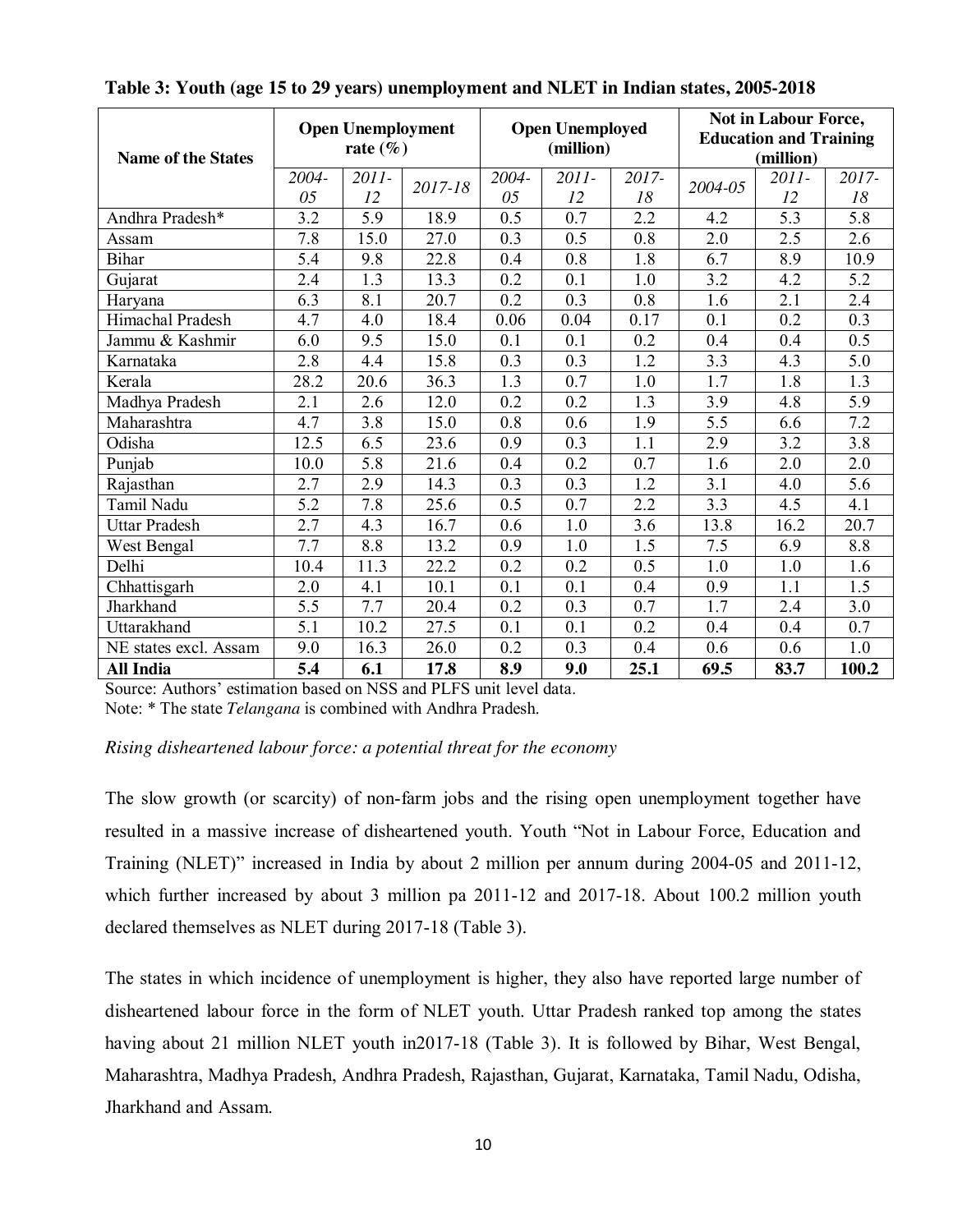The situation is alarming because an additional 127 million youth (Table 1) are currently attending education and training (in addition to those currently unemployed or currently NLET). After completing education/training they would either search for jobs or remain NLET. If they join the labour market, the unemployment rate would increase further. But if they prefer to remain NLET, it would increase the volume of disheartened labour force or the so called "potential reserve army". These increased NLET youth along with the elderly population (which started growing<sup>4</sup>) would constitute the total demographic liability of the economy as a whole. However, if measures are taken to create non-farm jobs in both rural and urban areas, India could still harness the demographic dividend.

#### **3. Identifying the sub-sectors responsible for slow growth of non-farm jobs, 2005-2018**

In the previous section, we have already explained that both agriculture (4.5 million pa decline) and manufacturing (0.5 million pa decline) were responsible for 9 million decline of total employment in India during 2011-12 and 2017-18. Now it is important to explore, which sub-sectors of manufacturing are responsible for the employment fall in this sector?

#### *Manufacturing employment*

 $\overline{a}$ 

We found that most labour intensive subsectors contributed to growing overall and youth employment in manufacturing during 2004-05 and 2011-12. However, these same subsectors were responsible for the maximum decline of jobs post 2011-12 (Table 4). The decline occurred in: Food and Beverages, Tobaco Products, Textile, Wearing Apparel, Wood products and Furniture, Paper and Paper products, Rubber and Plastic Products, and Jewelry and sports goods etc. Since most businesses in labour intensive sub-sectors are micro and small units, demonetization and other short term unfavorable economic conditions might have been responsible for the decline. For sustaining growth of jobs in these labour intensive subsectors, measures to boost domestic demand along with the export promotion are needed.

But it is important to note that a few relative capital intensive subsectors have consistently been contributing to the growth of manufacturing employment, even though their share of total employment is quite low. These sub sectors include: Machinery Equipment, Electrical and Electronics Machinery, Motor Vehicles, and Basic Metals (Table 4). These are the subsectors which normally demand

<sup>&</sup>lt;sup>4</sup> Share of elderly population in India increased from 8.6 percent (Census, 2011) to 9.8 percent (PLFS, 2017-18).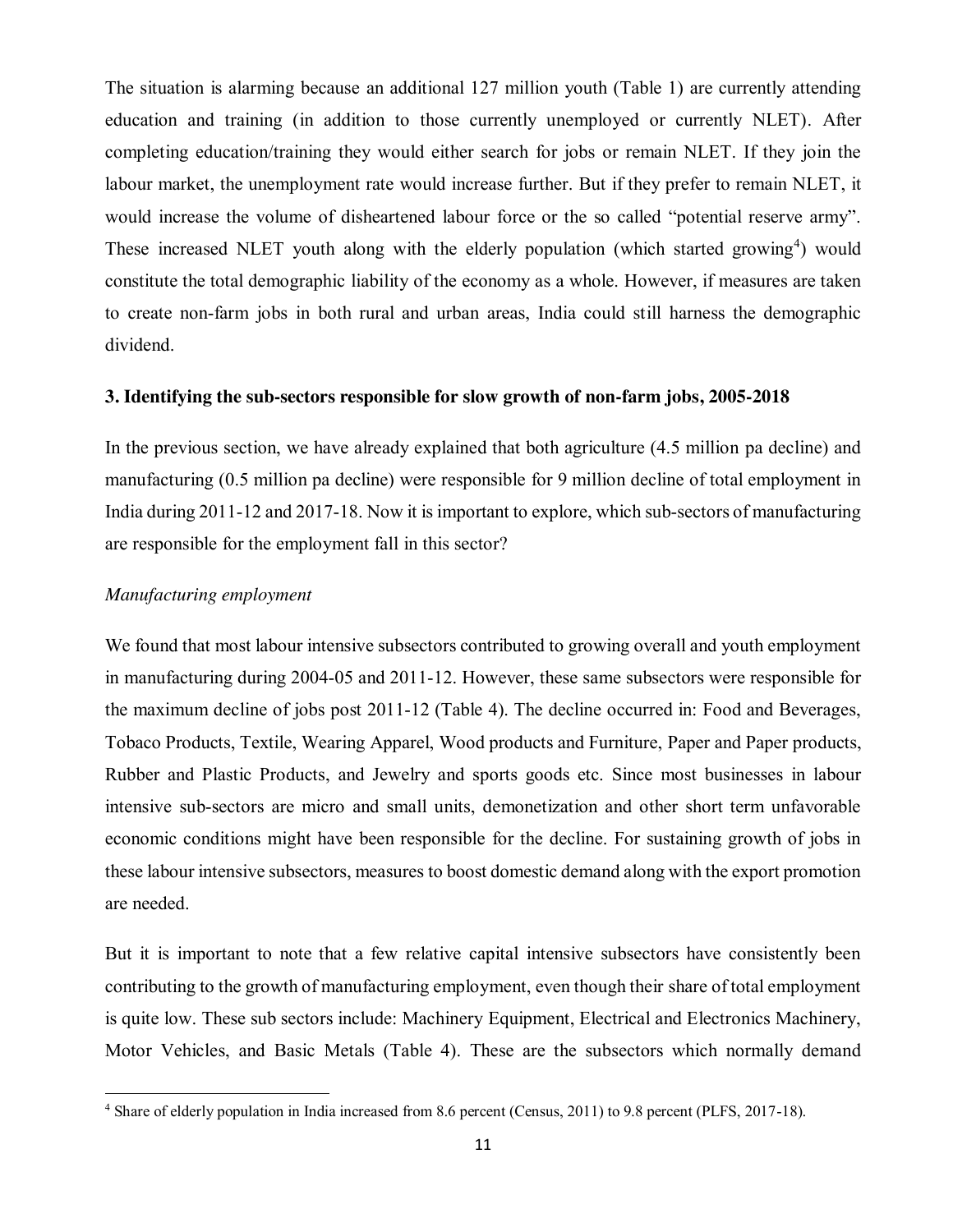relatively skilled and professionally trained workers. Boosting growth of employment in these sectors is very crucial because it is likely to increase the share of regular salaried employment and formal jobs. But it seems a bit difficult because the capital intensity in these sub-sectors is growing rapidly in recent years (Rodrik, 2012; Goldar, 2013; Mehrotra et al., 2014). Hence, addressing the skill issues along with a structured industrial policy are the need of the hour, for boosting growth of jobs in these sub-sectors (Mehrotra, forthcoming).

#### *Non-manufacturing employment*

The top most employment generating subsector of the non-manufacturing sector is construction, which contributes about 54.3 million (about 92 percent) out of total 59 million jobs in non-manufacturing during 2017-18 (Table 5). The second and third largest subsectors of non-manufacturing are the electricity, water and gas supply (2.8 million, about 4.8 percent) and mining of metal ores, coal and lignite etc. (1.6 million, about 2.7 percent) respectively. Although overall employment in these subsectors increased, the absolute decline of youth employment in these sectors puts a further question-mark on their future job prospects, given that their participation in manufacturing employment has also fallen.

In construction alone, the number of youth employed declined from 17.8 to 16.6 million between 2011-12 and 2017-18. But this sector had registered a 7.1 million increase of youth employment during 2004-05 and 2011-12. Since the non-manufacturing sector has both forward and backward linkages with the manufacturing sector, an industrial policy aiming to improve manufacturing would have a knock-on effect on the growth of employment in the non-manufacturing sector. Moreover, this effect would also likely to boost growth of jobs in modern services (Mehrotra, forthcoming).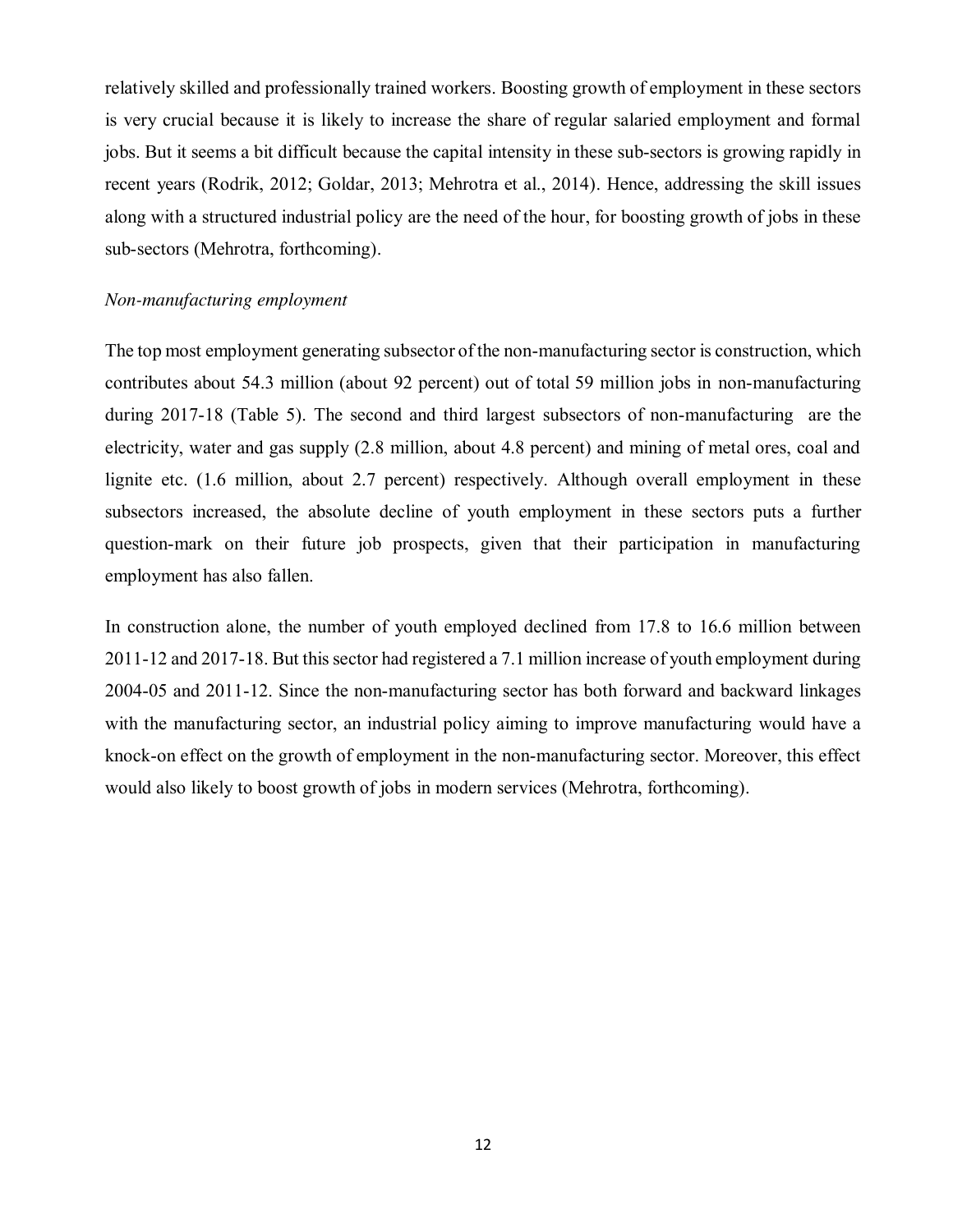| <b>Type of Industry and</b>    |                  | <b>Total employment (million)</b> |                  | Youth employment (million) |                  |                  |
|--------------------------------|------------------|-----------------------------------|------------------|----------------------------|------------------|------------------|
| <b>Sub-sectors</b>             | 2004-05          | 2011-12                           | 2017-18          | 2004-05                    | 2011-12          | 2017-18          |
|                                |                  | <b>Manufacturing Sector</b>       |                  |                            |                  |                  |
| Food & Beverages               | $\overline{5.5}$ | 6.4                               | 5.9              | 1.9                        | 2.1              | 1.7              |
| <b>Tobaco Products</b>         | 4.7              | $\overline{4.9}$                  | 3.3              | $\overline{1.9}$           | $\overline{1.7}$ | $\overline{1.0}$ |
| Textiles                       | 9.7              | 9.2                               | 8.2              | 4.5                        | 3.9              | 2.8              |
| <b>Wearing Apparel</b>         | 7.2              | 9.6                               | 9.8              | 3.4                        | 3.8              | 3.3              |
| <b>Leather Products</b>        | 1.3              | $\overline{1.3}$                  | 1.3              | $\overline{0.6}$           | 0.5              | 0.5              |
| <b>Wood Products</b>           | 5.2              | 3.9                               | 3.0              | 1.9                        | 1.2              | 0.7              |
| Paper Products                 | $\overline{0.6}$ | 0.5                               | $\overline{0.8}$ | 0.2                        | $\overline{0.2}$ | 0.3              |
| Printing Media                 | $\overline{0.9}$ | 0.6                               | 0.7              | 0.4                        | $\overline{0.2}$ | 0.1              |
| <b>Petroleum Products</b>      | 0.1              | 0.2                               | 0.2              | 0.0                        | 0.1              | 0.1              |
| <b>Chemical Products</b>       | 2.0              | 1.2                               | 1.3              | 0.8                        | 0.4              | 0.4              |
| Rubber & Plastics              | 0.8              | 1.1                               | 1.0              | 0.4                        | 0.4              | 0.4              |
| Non-metalic Products           | 4.5              | $\overline{5.0}$                  | $\overline{4.1}$ | $\overline{1.5}$           | $\overline{1.9}$ | $\overline{1.3}$ |
| <b>Basic Metals</b>            | 1.0              | $\overline{1.5}$                  | $\overline{1.8}$ | $\overline{0.3}$           | 0.6              | $\overline{0.5}$ |
| <b>Fabricated Metals</b>       | 2.6              | 3.0                               | 2.8              | 1.1                        | 1.0              | 0.9              |
| Machinery Equipment            | 1.3              | 1.0                               | $\overline{1.3}$ | 0.4                        | 0.4              | $\overline{0.5}$ |
| <b>Electronics Machinery</b>   | 0.3              | 0.4                               | $\overline{0.5}$ | 0.2                        | 0.2              | 0.2              |
| <b>Electrical Machinery</b>    | 0.7              | 1.0                               | 1.4              | 0.3                        | 0.6              | 0.4              |
| <b>Medical Instruments</b>     | 0.1              | 0.8                               | 0.8              | 0.1                        | 0.3              | 0.3              |
| <b>Motor Vehicles</b>          | 0.6              | 1.0                               | $\overline{1.2}$ | 0.3                        | 0.4              | $\overline{0.6}$ |
| Other Transports               | 0.4              | 0.5                               | 0.3              | 0.1                        | 0.2              | 0.1              |
| Furniture                      | $\overline{4.3}$ | 2.4                               | $\overline{2.2}$ | $\overline{2.0}$           | $\overline{0.7}$ | $\overline{0.7}$ |
| Jewelry & Sports goods         | 0.0              | 3.3                               | 2.6              | 0.0                        | 1.2              | 0.9              |
| Recycling                      | 0.1              | 1.0                               | 2.0              | 0.0                        | 0.3              | 0.7              |
| <b>Manufacturing Total</b>     | 53.9             | 59.8                              | 56.4             | 22.4                       | 22.1             | 18.5             |
|                                |                  | <b>Non-Manufacturing Sector</b>   |                  |                            |                  |                  |
| Mining and Quarrying           | $2.\bar{7}$      | 2.6                               | 2.0              | 0.8                        | 0.9              | 0.6              |
| Electricity, water and gas     | $\overline{1.2}$ | $\overline{2.5}$                  | 2.8              | 0.1                        | $\overline{0.7}$ | 0.6              |
| Construction                   | 25.6             | $\overline{50.3}$                 | 54.3             | 10.7                       | 17.8             | 16.6             |
| <b>Non-manufacturing Total</b> | 29.4             | 55.3                              | 58.9             | 11.6                       | 19.4             | 17.8             |

**Table 4: Subsector-wise industrial employment trends in India, 2005-2016.**

Source: Authors' estimation based on NSS and PLFS unit level data.

#### *Employment growth in service sectors*

Though service sector employment is driven by both traditional and modern services, the traditional services like retail trade (37.3 million), land transport<sup>5</sup> (21 million), public administration and defense (7.5 million) and whole sale trade (6 million) etc., were still holding a major share (about 48 percent) of total service sector employment in India. But most recently, these subsectors are showing decline

<sup>&</sup>lt;sup>5</sup> It is mostly includes the traditional transports of tangible goods and people by heavy vehicles (Bus and trucks), cycle rickshaw or auto rickshaw etc. But, it partly also includes the modern transport services in the cities and towns by the light vehicles like taxi and e- rickshaws.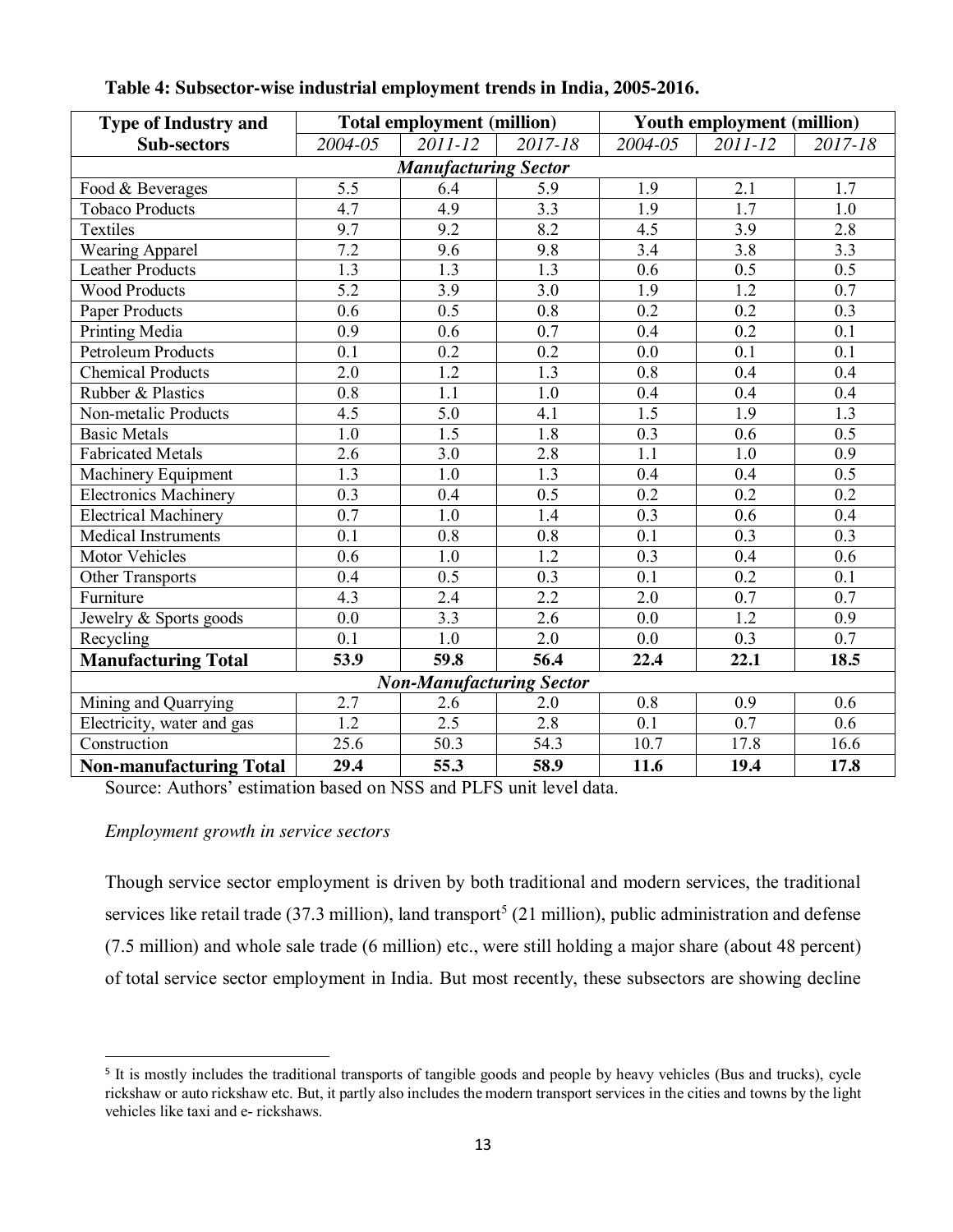of youth employment, with corresponding rise of employment in the modern service subsectors (Table 5).

The modern services (in descending order)- education, art and entertainment, hotel and restaurant business, and event catering and other food service activities, health and community social services , telecommunication, businesssupport service activities, sale, maintenance and repair of motor vehicles, financial intermediation, computer related activities, research and development, modern auxiliary transport, real estate services, and insurance and pension funding - have been driving the growth of overall as well as youth employment in services.

Moreover, the falling youth employment in traditional services and the corresponding rise in modern services is good news. If this trend continues, the share of formal employment within services will rise further, as it has already increased in recent years (Figure 4: Panel A, it shows a consistent increase from 21 to 25.4 percent during 2004-05 and 2011-12, and further to 31 percent by 2017-18).

In a context where both youth educated unemployment and the disheartened labour force are on the rise policies to promote youth employment (both government and private) in growing service like education, health and social work, research and development, public administration and defence, financial intermediation including insurance, and telecommunication etc., would not only create jobs for educated youth, but increase the share of regular and formal employment in services.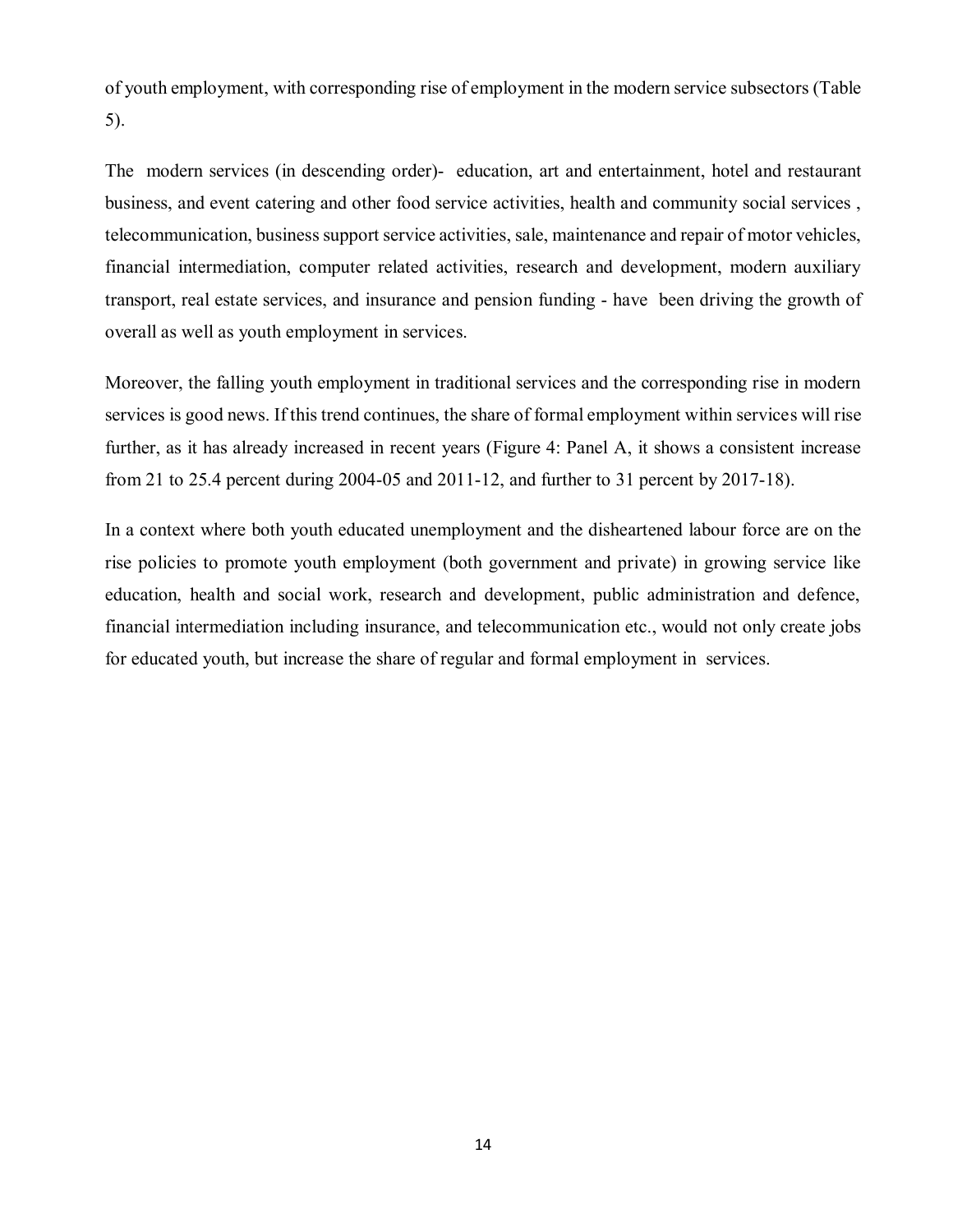| Sub-sectors                                      |       | <b>Total employment</b> |       | <b>Youth employment</b> |           |       |  |
|--------------------------------------------------|-------|-------------------------|-------|-------------------------|-----------|-------|--|
|                                                  |       | (million)               |       |                         | (million) |       |  |
|                                                  | 2004- | $2011 -$                | 2017- | 2004-                   | $2011 -$  | 2017- |  |
|                                                  | 05    | 12                      | 18    | 05                      | 12        | 18    |  |
| Sale, maintenance and repair of motor vehicles   | 2.5   | 3.2                     | 3.6   | 1.4                     | 1.4       | 1.6   |  |
| Wholesale trade except motor vehicles            | 5.1   | 5.3                     | 6.1   | 1.6                     | 1.5       | 1.5   |  |
| Retail trade except motor vehicles               | 33.7  | 35.6                    | 37.3  | 11.8                    | 9.8       | 9.3   |  |
| Hotels & Restaurants                             | 5.8   | 7.8                     | 8.7   | 2.0                     | 2.4       | 2.3   |  |
| Land transport                                   | 15.1  | 17.5                    | 20.9  | 5.4                     | 5.1       | 6.2   |  |
| Water transport                                  | 0.1   | 0.1                     | 0.2   | 0.02                    | 0.02      | 0.04  |  |
| Air transport                                    | 0.1   | 0.1                     | 0.1   | 0.02                    | 0.01      | 0.04  |  |
| auxiliary transport activities                   | 0.5   | 0.9                     | 1.2   | 0.2                     | 0.3       | 0.3   |  |
| Post and telecommunications                      | 1.9   | 4.3                     | 5.3   | 0.6                     | 1.8       | 2.1   |  |
| Financial intermediation                         | 2.1   | 2.6                     | 3.5   | 0.6                     | 0.8       | 1.2   |  |
| Insurance and pension funding                    | 0.6   | 1.0                     | 0.7   | 0.1                     | 0.2       | 0.1   |  |
| Activities auxiliary to financial intermediation | 0.2   | 0.8                     | 0.7   | 0.1                     | 0.2       | 0.1   |  |
| Real estate activities                           | 0.5   | 0.9                     | 1.0   | 0.04                    | 0.1       | 0.2   |  |
| Renting of machinery and equipment               | 0.5   | 0.6                     | 0.9   | 0.2                     | 0.2       | 0.3   |  |
| Computer and related activities                  | 0.8   | 1.5                     | 2.6   | 0.5                     | 0.3       | 0.6   |  |
| Research and development                         | 0.0   | 1.1                     | 1.3   | 0.003                   | 0.4       | 0.4   |  |
| Other business activities                        | 2.5   | 2.6                     | 4.6   | 0.7                     | 0.9       | 1.4   |  |
| Public administration and defence                | 8.3   | 7.9                     | 7.5   | 0.8                     | 1.1       | 1.3   |  |
| Education                                        | 11.1  | 14.1                    | 17.6  | 3.4                     | 3.5       | 3.7   |  |
| Health & Social work                             | 3.5   | 4.4                     | 5.6   | 0.9                     | 1.2       | 1.5   |  |
| Other Social Services (art, entertainment,       | 12.7  | 15.1                    | 15.3  | 4.1                     | 4.5       | 3.5   |  |
| <b>Total</b>                                     | 107.3 | 127.3                   | 144.4 | 34.5                    | 35.7      | 37.6  |  |

**Table 5: Sub-sector wise service sector employment generated in India, 2005-2018**

Source: Authors' estimation based on NSS and PLFS unit level data.

#### **4. The quality of jobs in non-farm sector is still very poor**

First we explore the quality of jobs by examining the types of employment (viz., selfemployment, casual and regular employees), and then the security of employment (formal and informal) based on the provision of social security benefits.

#### *Rising regular salaried jobs and formal employment: Some good news*

In the manufacturing sector, even though self-employment fell (5.5 million) and number of casual workers (0.7 million)<sup>6</sup>, the regular salaried employment increased about 3 million. Non-

<sup>&</sup>lt;sup>6</sup> The decline of self-employment in manufacturing and its slow growth in service sector seems to be contrasting to the expectation of increased self-employment due to introduction of the government schemes like "*Mudra*" and "*Pradhan Mantri Kaushal Vikas Yojana* (MPKVY)", and "*Deen Dayal Upadhaya Gramin Kaushalya Yojana* (DDU-GKY)" etc.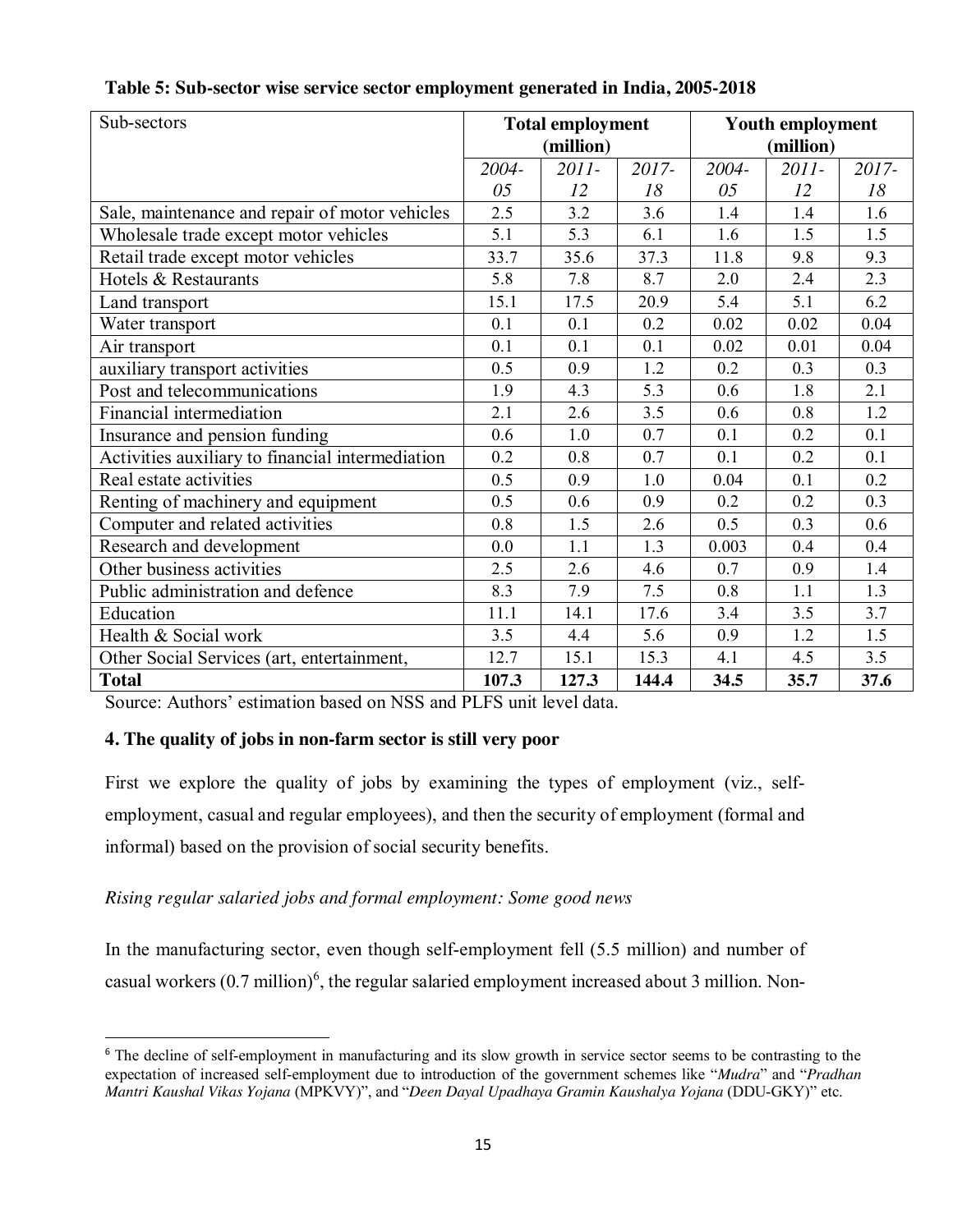manufacturing too shows about 0.8 million rise in regular salaried employment during 2011- 12 and 2017-18. The service sector, however, has shown the maximum rise (17.3 million rise) in regular salaried workers during 2011-12 and 2017-18 (Table 7).

The increase in regular salaried workers and decline in casual employment are always desirable; because it is likely to increase the share of formal employment within the non-farm sector. This result is clearly visible (Figure 4: Panel A) in a rising share of formal employment in manufacturing (it increased from about 11to 15.5 percent during 2011-12 to 2017-18) and services (it increased from about 20 to 21.5 percent during 2011-12 to 2017-18).

Although the share of overall formal employment in non-farm sectors increased marginally by 2 percentage points (Figure 4: Panel A), and share of formal employment within organized sector increased (Figure 4: Panel C), the share of informal sector still holds the major share of employment (90.7 percent overall and 83.5 percent in non-farm sectors) in India. This result suggests that a substantial change on the ground is yet to happen to reduce the volume of informality in India. We argue this could not be achieved without a structured industrial policy.

#### *Organized sector employment declined despite increased registered enterprises*

Although the number of registered enterprises increased by 3 million (Table 6) to reach 19.6 million during  $2015-16^7$ , the numbers employed in the organized non-farm sector actually declined, as also the organized sector share in total employment (Figure 4: Panel B). This happened because the number of un-registered enterprises also increased by 3 million to reach about 44 million (Table 6), and hence its share increased in total employment. Moreover, the decline of organized manufacturing (about 2.5 million) and non-manufacturing (about 7 million) employment is also responsible for the overall declining share of non-farm organized sector employment in India during the post 2011-12 periods (Table 6).

 <sup>7</sup> Also Economic Survey (2018). It claims that the number enterprises under Goods and Services Tax (GST) registration increased during the post GST implementation periods.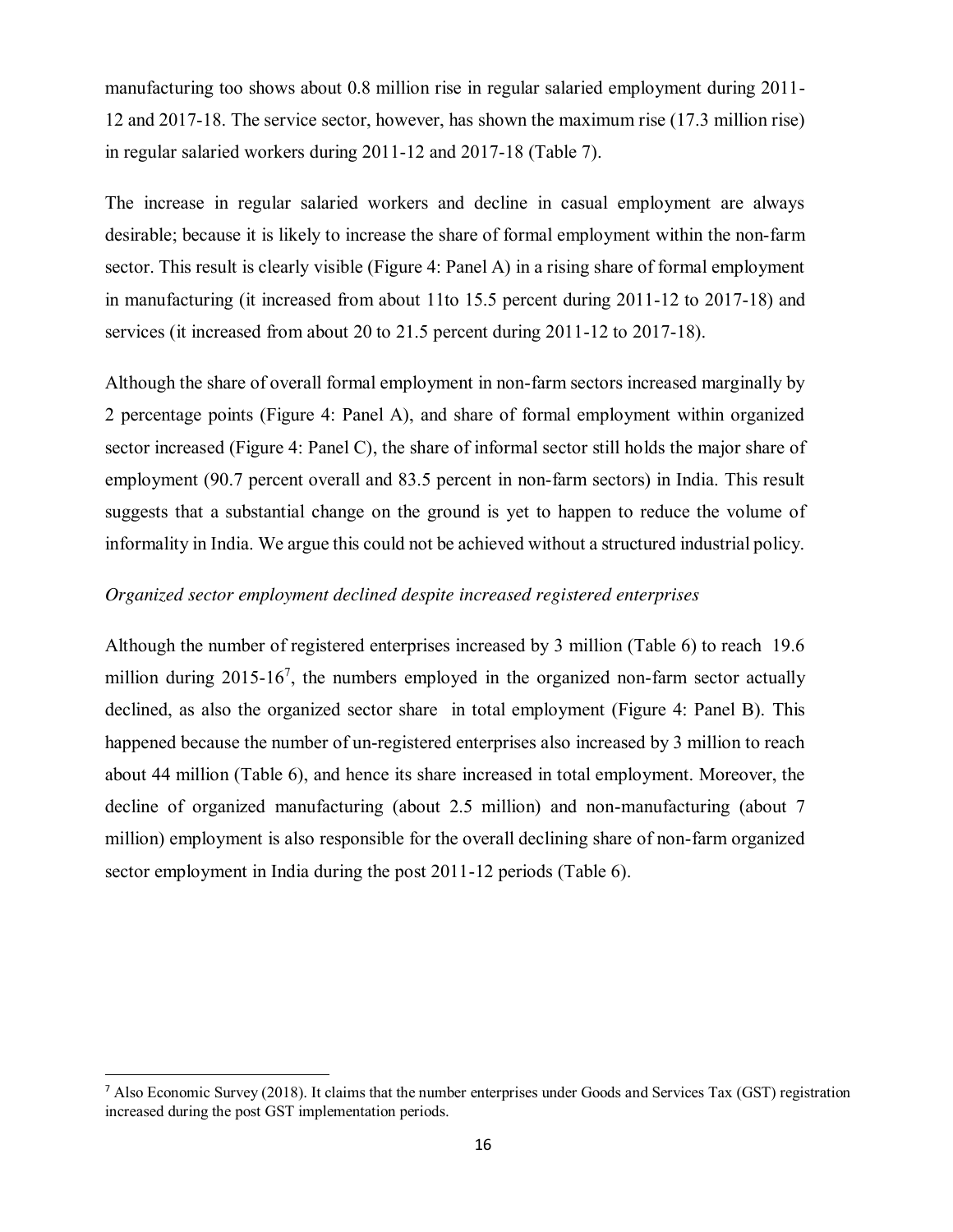

### **Figure 4: Sector-wise trends of formal and organized sector employment in India, 2005-2018**

Source: Authors' estimation and plot based on NSS and PLFS unit level data.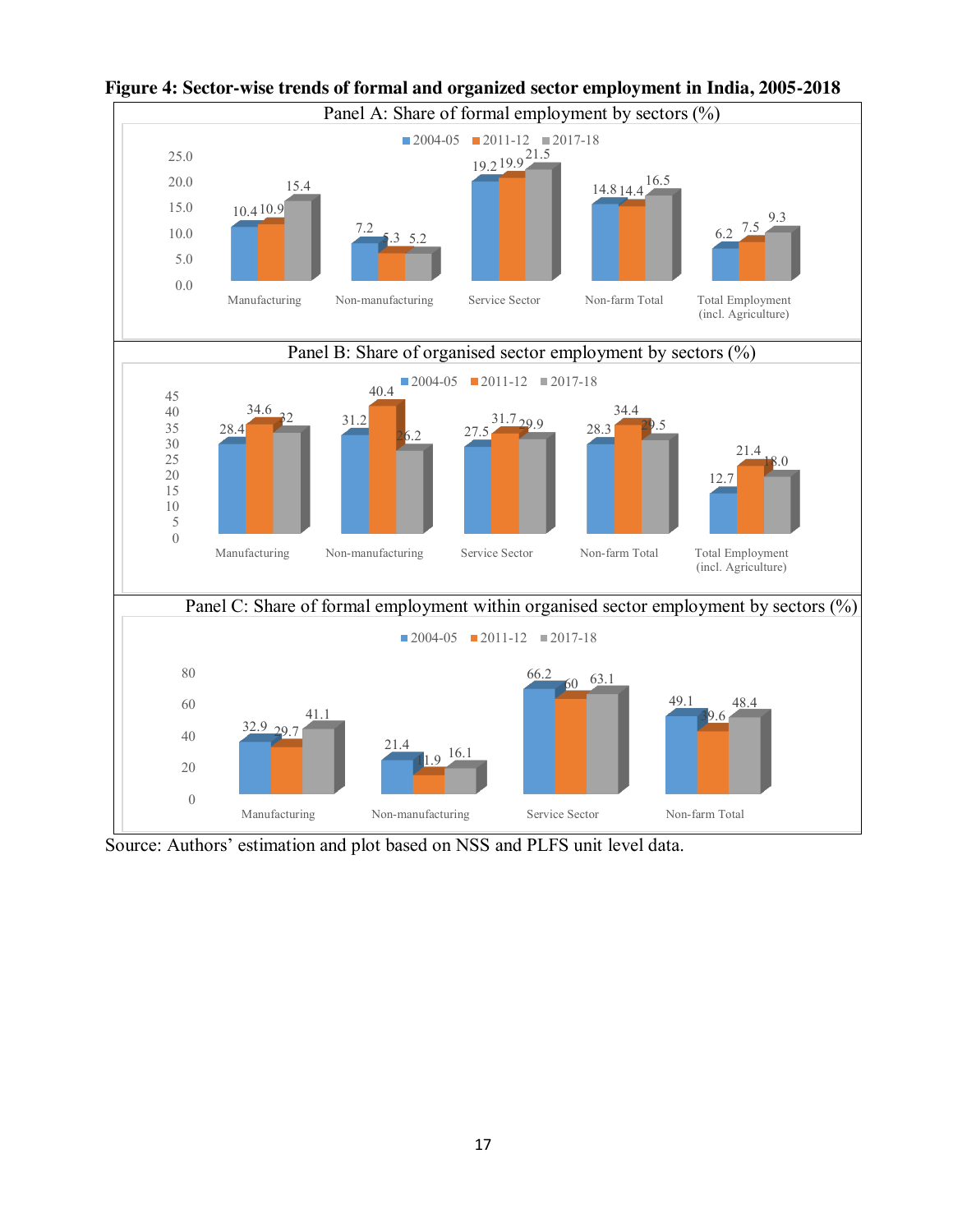|              | <b>Type of Enterprises in India</b>          | <b>No. of Enterprises (million)</b> |                 |
|--------------|----------------------------------------------|-------------------------------------|-----------------|
|              |                                              | $2010 - 11$ (%)                     | $2015 - 16$ (%) |
|              | Shops and Establishment Act                  | 3.8                                 | 4.3             |
|              | Municipal Corporation/Panchayats/ Local Body | 9.9                                 | 12.7            |
|              | Vat /Sales Tax Act                           | 1.8                                 | 2.4             |
| Registered   | Provident Fund Act                           | 0.07                                | 0.09            |
|              | Employees State Insurance Corporation Act    | 0.06                                | 0.06            |
|              | Registered with SEBI/ Stock Exchange?        | 0.00                                | 0.01            |
|              | any other industry-specific Act/ Authority   | 1.2                                 | 0.1             |
|              | Sub-total registered                         | 16.8                                | 19.6            |
| Unregistered |                                              | 40.8                                | 43.8            |
| <b>Total</b> |                                              | 57.7                                | 63.4            |

**Table 6: Growth of Enterprises in India, 2011-2016**

Source: Authors' estimation from NSS unit level enterprise surveys data.

*Micro and small enterprises still hold the key role in creating jobs*

Overall growth in non-farm sector employment is driven by enterprises which hire less than 10 workers in India. These enterprises contributed about 68 percent of the total non-farm employment during 2017-18. In manufacturing their share is 61 percent, while in nonmanufacturing and services their share is about 66and 71 percent respectively during 2017-18. This result shows why the share of informal and unorganized sector employment are still so high in India, despite a rise in the number of registered enterprises. Because even though these enterprise might have registered themselves under GST to continue their business (and pay sale tax), but they could not provide employment with social security benefits to their employees because of the size of their business.

As per the Economic Survey (2019), the share of dwarf firms (which remained micro or small firms) is still very high within the registered enterprises, while their contribution to registered employment generation is quite negligible. Hence, it can be argued that micro and small firms which contribute significantly to employment generation are mainly un-registered. Therefore, the quality of non-farm employment is so poor.

#### *More contract jobs in both public and private sectors*

Government or public sector enterprises contribute only about 13 percent of total non-farm sector jobs in India, while about 87 percent is still being generated by private enterprises. In manufacturing, the share of public sector employment is only 2 percent (1.2 million) during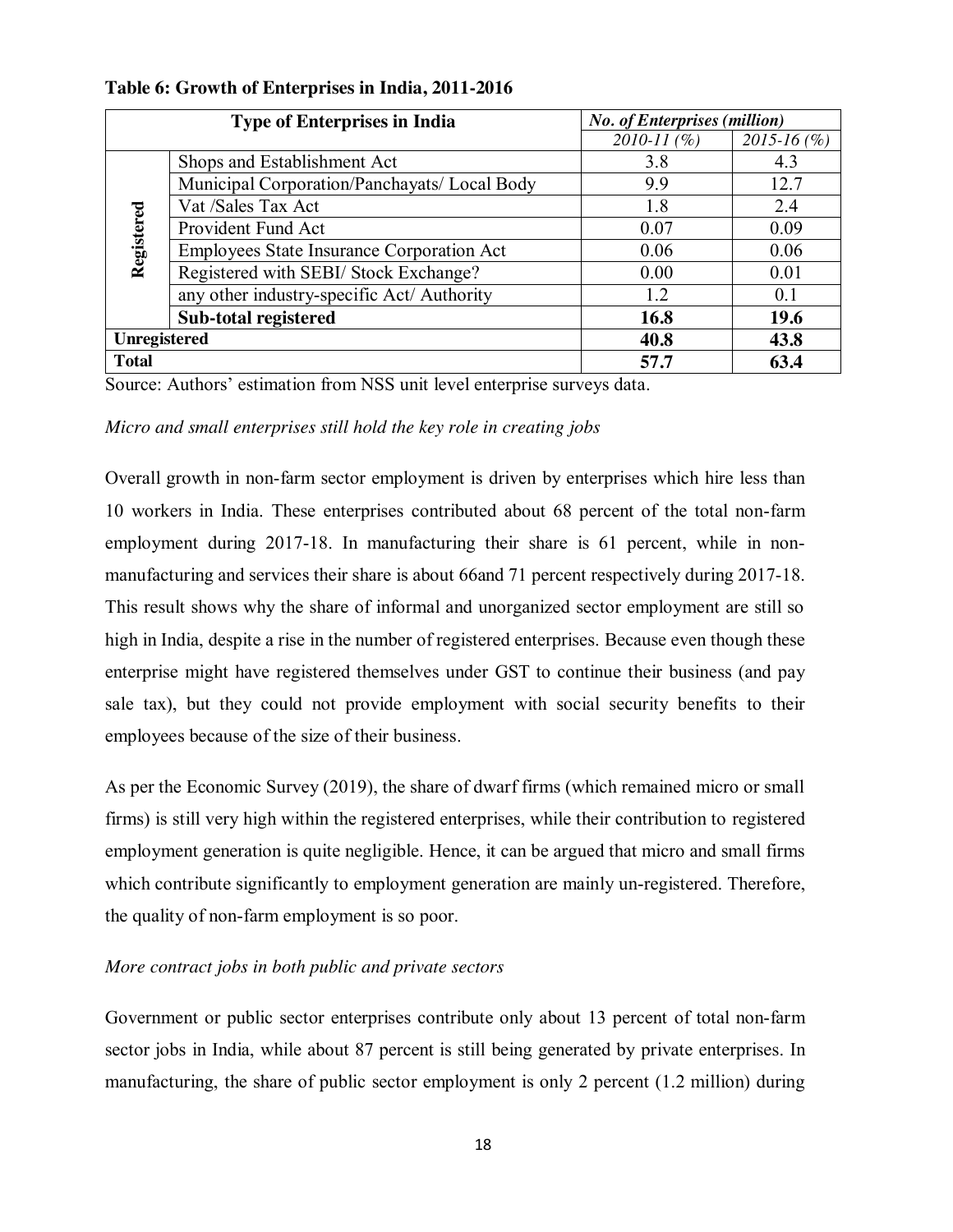2017-18; while in non-manufacturing and services it is about 11 percent (6.3 million) and 18 percent (26.4 million) respectively.

Moreover, within Government and public sector enterprises the number of jobs "without any written job contract" increased massively during 2017-18 (Table 7). In manufacturing they increased from 0.2 million to 0.7 million (0.5 million increase), while in services they increased from 6.5 million to 10.5 million (4 million increase). The number of jobs with a job contract for "1 year of less" also increased across the sectors, at the cost of jobs with a contract "more than 3 years". This pattern is also observed in private sector employment during 2004-05 and 2017-18. This result is consistent with the employment data of the Annual Survey of India (ASI), which claims that the share of contract jobs in India has increased from 16.5 percent to 35.5 percent during 1997-98 and 2014-15.

The share of employment "without any written job contract" in private manufacturing had increased from 74 to 77 percent during 2004-05 and 2017-18. In non-manufacturing it increased from 94.6 to 95.4 percent; while in services it also increased from 73 to 77 percent during 2004-05 and 2017-18. If informality is defined by lack of social insurance, these are additional dimensions of informal work that show no signs of change.

#### *Rising informality within government/public sector enterprise*

Though the share of informal employment declined marginally during 2011-12 and 2017-18, it was mainly due to contribution of private sector enterprises. But the share of informal employment within the government/ public sector actually increased during this period. It was about 19 percent during 2004-05; increased to 36 percent in2011-12 and remained constant at 36 percent till 2017-18. This trend applies to public sector manufacturing enterprises also (where it increased from 11  $(2004-05)$ , to 14  $(2011-12)$ , to a massive of 33 percent during 2017-18. Similar developments occurred in public sector non-manufacturing and services enterprises.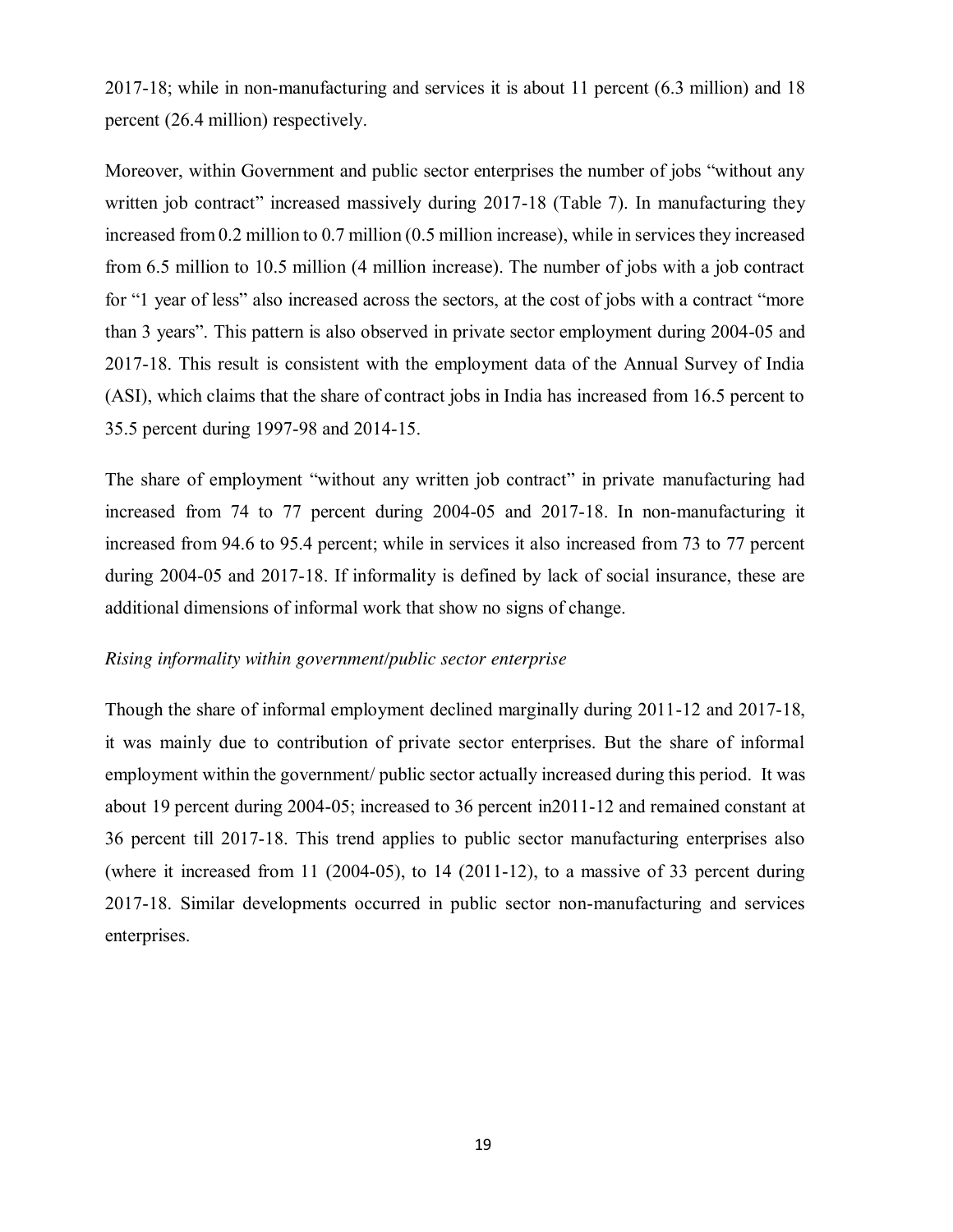|                                          |                                                                               | Number of workers (million) in non-farm sectors |                  |                                 |                                                    |                   |       |       |                  |                  |  |
|------------------------------------------|-------------------------------------------------------------------------------|-------------------------------------------------|------------------|---------------------------------|----------------------------------------------------|-------------------|-------|-------|------------------|------------------|--|
|                                          | <b>Enterprise type</b>                                                        |                                                 | Manufacturing    |                                 |                                                    | Non-manufacturing |       |       | Service          |                  |  |
|                                          | and nature of jobs                                                            | 2004                                            | $2011 -$         | $2017 -$                        | 2004-                                              | 2011-             | 2017- | 2004- | 2011-            | 2017-            |  |
|                                          |                                                                               | $-05$                                           | 12               | 18                              | 05                                                 | 12                | 18    | 05    | 12               | 18               |  |
|                                          |                                                                               |                                                 |                  |                                 | By organized and un-organized sector               |                   |       |       |                  |                  |  |
| Organized                                |                                                                               | 15.3                                            | 20.7             | 18.1                            | 9.2                                                | 22.3              | 15.4  | 29.5  | 40.3             | 43.2             |  |
| Unorganized                              |                                                                               | 38.6                                            | 39.1             | 38.4                            | 20.2                                               | 32.9              | 43.5  | 77.9  | 87               | 101.3            |  |
| <b>By Formal and Informal Employment</b> |                                                                               |                                                 |                  |                                 |                                                    |                   |       |       |                  |                  |  |
| Formal                                   |                                                                               | 5.6                                             | 6.5              | 8.7                             | 2.1                                                | 2.9               | 3.1   | 20.6  | 25.4             | 31               |  |
| Informal                                 |                                                                               | 48.3                                            | 53.3             | 47.7                            | 27.3                                               | 52.3              | 55.9  | 86.8  | 101.9            | 113.4            |  |
|                                          |                                                                               |                                                 |                  | <b>By Types of Employment</b>   |                                                    |                   |       |       |                  |                  |  |
|                                          | Own account worker                                                            | 18.4                                            | 20.7             | 18.3                            | 4.1                                                | 4.8               | 5.2   | 42.6  | 49.2             | 52.0             |  |
| Employer                                 |                                                                               | 0.8                                             | 0.9              | 1.4                             | 0.3                                                | 0.4               | 1.0   | 1.8   | 2.2              | 3.2              |  |
|                                          | Unpaid family worker                                                          | 9.5                                             | 7.8              | 4.1                             | 0.4                                                | 0.5               | 0.3   | 11.1  | 10.1             | 7.1              |  |
|                                          | Regular salaried employee                                                     | 15.9                                            | 20.5             | 23.4                            | 3.0                                                | 5.3               | 6.1   | 43.6  | 56.9             | 74.2             |  |
| casual workers                           |                                                                               | 9.3                                             | 9.9              | 9.2                             | 21.6                                               | 44.3              | 46.4  | 8.2   | 8.8              | 8.0              |  |
|                                          |                                                                               |                                                 |                  |                                 | By Size of Enterprise (No. of total workers hired) |                   |       |       |                  |                  |  |
| Less than 6                              |                                                                               | 31.4                                            | 33.2             | 29.1                            | 13.4                                               | 21.5              | 27.5  | 74.4  | 83.9             | 89.9             |  |
| 6 and more but <10                       |                                                                               | 4.4                                             | 5.5              | 5.2                             | 3.9                                                | 12.0              | 11.0  | 6.1   | 11.0             | 12.8             |  |
| 10 and more but <20                      |                                                                               | 3.7                                             | 4.3              | 4.1                             | 2.8                                                | 6.5               | 5.4   | 5.4   | 7.8              | 9.6              |  |
|                                          | Twenty and more                                                               | 13.6                                            | 16.5             | 17.9                            | 8.8                                                | 14.7              | 14.5  | 18.9  | 23.7             | 32.1             |  |
|                                          |                                                                               |                                                 |                  | <b>By Types of Enterprise</b>   |                                                    |                   |       |       |                  |                  |  |
|                                          | Government/Public Sector                                                      | $0.\overline{9}$                                | 0.8              | 1.2                             | 2.5                                                | 8.9               | 6.3   | 19.0  | 22.1             | 26.4             |  |
|                                          | <b>Private Sector Enterprises</b>                                             | $\overline{53}$                                 | 59               | 55.3                            | 27                                                 | 46.4              | 52.7  | 88.3  | 105.2            | 118              |  |
|                                          |                                                                               |                                                 |                  | <b>By Types of Job Contract</b> |                                                    |                   |       |       |                  |                  |  |
|                                          | No written job contract                                                       | 0.2                                             | 0.2              | 0.7                             | 1.1                                                | 6.5               | 4.1   | 4.6   | 6.5              | 10.5             |  |
| Govt./                                   | Job contract (Below 1 year)                                                   | 0.02                                            | 0.04             | 0.05                            | 0.06                                               | 0.69              | 0.75  | 0.40  | 0.78             | 1.12             |  |
| Public                                   | Job contract $(1 to 3 years)$                                                 | 0.03                                            | 0.01             | 0.03                            | 0.01                                               | 0.06              | 0.09  | 0.33  | 0.51             | 0.90             |  |
| Sector                                   | Job contract $($ >3 years $)$                                                 | 0.62                                            | 0.52             | 0.41                            | 1.30                                               | 1.57              | 1.31  | 13.43 | 14.22            | 13.90            |  |
|                                          | Subtotal job contracts                                                        | 0.7                                             | 0.6              | 0.5                             | 1.4                                                | 2.3               | 2.2   | 14.2  | 15.5             | 15.9             |  |
|                                          | No written job contract                                                       | 20.4                                            | 25.6             | 27.3                            | 21.1                                               | 39.4              | 44.8  | 27.3  | 36.4             | 48.6             |  |
| Private                                  | Job contract (Below 1 year)                                                   | 0.4                                             | 0.7              | 1.1                             | 0.1                                                | 0.3               | 0.6   | 0.6   | 1.6              | 1.5              |  |
| Sector                                   | Job contract $(1 to 3 years)$                                                 | 0.4                                             | 0.5              | 0.8                             | 0.1                                                | 0.1               | 0.1   | 0.7   | 1.2              | $\overline{1.5}$ |  |
|                                          | Job contract $($ >3 years $)$                                                 | $\overline{2.8}$                                | $\overline{2.9}$ | 2.2                             | 0.4                                                | 0.5               | 0.4   | 3.7   | $\overline{4.3}$ | $\overline{4.2}$ |  |
|                                          | Subtotal job contracts                                                        | 3.6                                             | 4.1              | 4.1                             | 0.6                                                | 0.9               | 1.1   | 5.0   | 7.1              | 7.1              |  |
|                                          | Formal jobs by public and private sectors (based on social security benefits) |                                                 |                  |                                 |                                                    |                   |       |       |                  |                  |  |
| Govt./                                   | Formal                                                                        | 0.8                                             | 0.6              | 0.8                             | 1.5                                                | 1.8               | 1.8   | 15.8  | 17.6             | 19.0             |  |
| Public<br>Sector                         | Informal                                                                      | 0.1                                             | 0.1              | 0.4                             | $1.0\,$                                            | 7.1               | 4.5   | 3.2   | 4.5              | 7.5              |  |
| Private                                  | Formal                                                                        | 4.8                                             | 5.9              | 7.9                             | 0.6                                                | 1.1               | 1.3   | 4.7   | 7.8              | 12.1             |  |
| Sector                                   | Informal                                                                      | 48.2                                            | 53.1             | 47.3                            | 26.3                                               | 45.3              | 51.3  | 83.6  | 97.4             | 105.9            |  |
|                                          |                                                                               |                                                 |                  |                                 |                                                    |                   |       |       |                  |                  |  |

#### **Table 7: Types of employment generated in non-farm sectors in India, 2005-2018**

Source: Authors' estimation based on NSS and PLFS unit level data.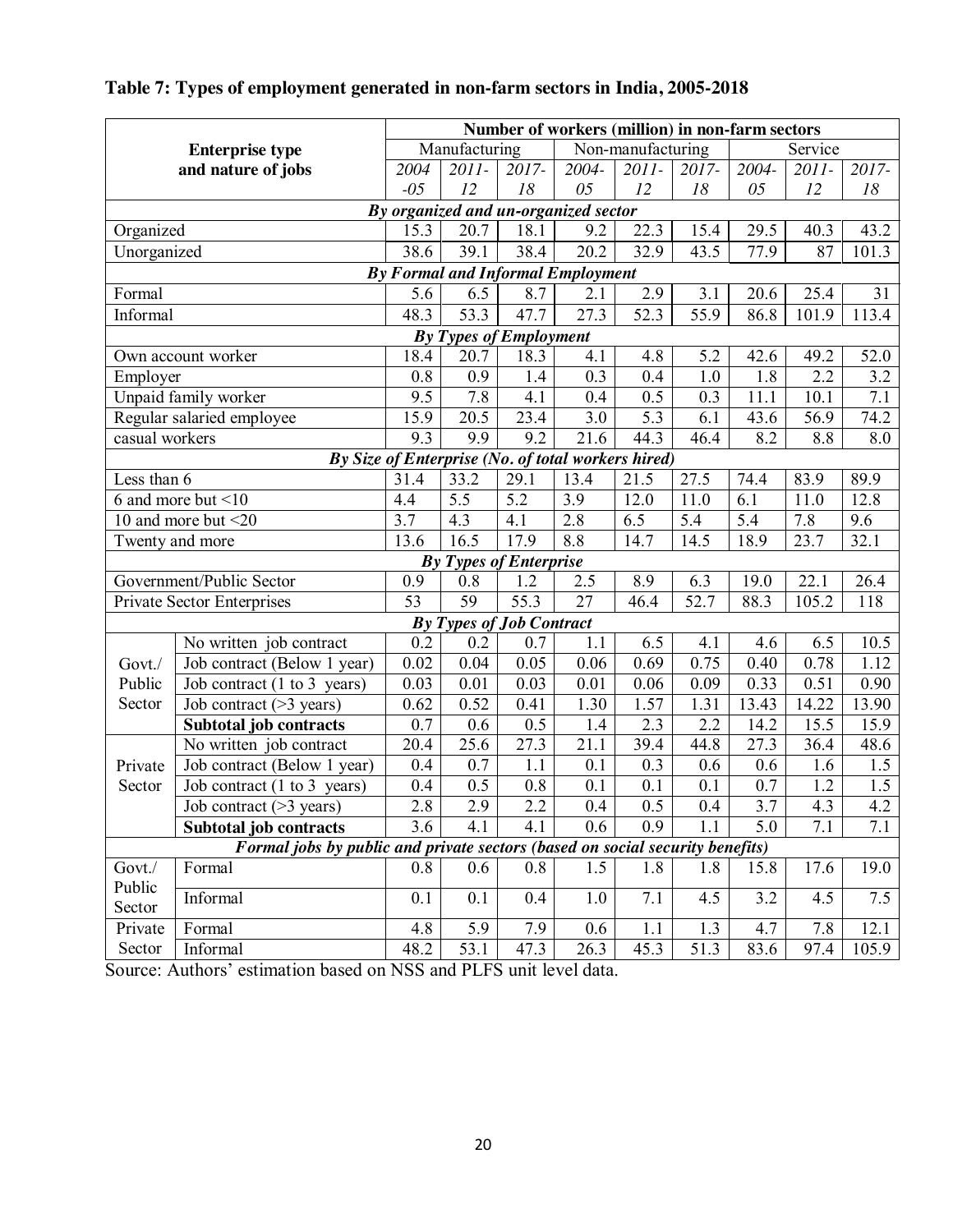#### **5. Concluding Remarks**

Here we summarise the findings, and avoid offering policy suggestions in the interest of space (and since we have done so elsewhere, Mehrotra and Guichard (forthcoming). Falling total employment is an unprecedented trend seen from 2011-12 to 2017-18. Due to a decline of employment in agriculture and manufacturing and slow growth of construction jobs, the process of structural transformation, which had gained momentum post-2004-5, has stalled since 2012. Mounting unemployment of educated youth, and poor quality of non-farm jobs have caused an increase in the disheartened labour force.

Though the share of regular and formal employment increased marginally, most jobs are still generated by micro and small units of the unorganized and private sectors. In contrast, the number and share of informal jobs within government/public sector increased. Moreover, contract jobs and jobs without out any written job contract increased massively in both government and private sectors.

Not surprisingly, real wages have not increased between 2011-12 and 2017-18 in neither rural nor urban areas. A comprehensive employment policy combined with an industrial policy is necessary to address agrarian transformation, boost real wages in rural areas, ensuring industrial development, taking skill issues into consideration.

#### **References**

- Bhalla, S. S. & Bhasin, K. (2019). Rethink poverty and policy, *Indian Express* (News Paper), June 29.
- Economic Survey. (2018). A New, Exciting Bird's-Eye View of the Indian Economy Through the GST, *Economic Survey 2017-18*, Ministry of Finance, Government of India, Volume I, Chapter 2, pp.32-42.
- Economic Survey. (2019). Nourishing Dwarfs to become Giants: Reorienting policies for MSME Growth. *Economic Survey 2018-19*, Ministry of Finance, Government of India, Volume I, Chapter 3, pp.57-77.
- Goldar, B. (2013). Determinants of Import Intensity of India's Manufactured Exports Under the New Policy Regime. *Indian Economic Review*, 48(1), 221-237.
- Himanshu (2011). Employment Trends in India: A Re-examination. *Economic and Political Weekly*, 46 (37), 43-59.
- Hirway, I. (2012). Missing Labour Force: An explanation. *Economic and Political Weekly,* 47 (37), 67-72.
- Kannan, K.P. & G. Raveendran. (2012). Counting and Profiling the Missing Labour Force. *Economic and Political Weekly*, 47(6), 77-80.